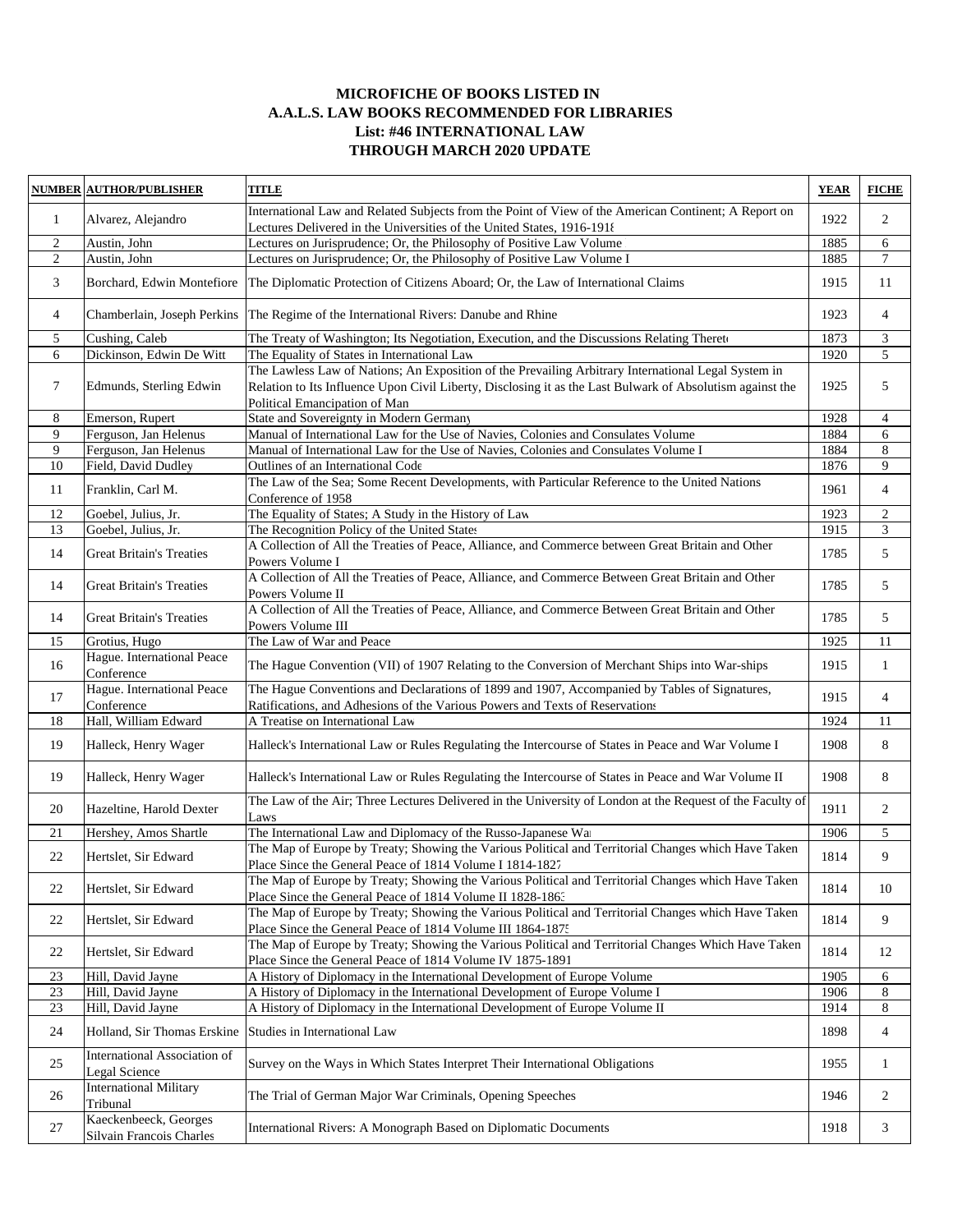| 28 | Kent, James                                | Kent's Commentary on International Law                                                                           | 1877 | 6              |
|----|--------------------------------------------|------------------------------------------------------------------------------------------------------------------|------|----------------|
|    |                                            | Shanghai: Its Mixed Court and Council; Material Relating to the History of the Shanghai Municipal                |      |                |
| 29 | Kotenev, Anatol M.                         | Council and the History, Practice and Statistics of the International Mixed Cour                                 | 1925 | 7              |
|    |                                            | Private Law Sources and Analogies of International Law (With Special Reference to International                  |      |                |
| 30 | Lauterpacht, Hersh                         | Arbitration)                                                                                                     | 1927 | 4              |
| 31 | Lawrence, Thomas Joseph                    | The Principles of International Law                                                                              | 1923 | 9              |
| 32 | Lorimer, James                             | The Institutes of the Law of Nations; A Treatise of the Jural Relations of Separate Political Communities        | 1883 | 5              |
|    |                                            |                                                                                                                  |      |                |
| 33 | Lundstedt, Anders Vilhelm                  | Superstition or Rationality in Action for Peace? Arguments against Founding a World Peace on the                 | 1925 | 3              |
|    |                                            | Common Sense of Justice; A Criticism of Jurisprudence                                                            |      |                |
| 34 | MacChesney, Brunson                        | Situation, Documents and Commentary on Recent Developments in the International Law of the Sea                   | 1957 | 7              |
|    |                                            |                                                                                                                  |      |                |
| 35 | MacMurray, John Van                        | Treaties and Agreements With and Concerning China, 1894-1919 Volume I 1894-1911                                  | 1894 | 12             |
|    | Antwerp                                    |                                                                                                                  |      |                |
| 35 | MacMurray, John Van                        | Treaties and Agreements With and Concerning China, 1894-1919 Volume II 1912-1919                                 | 1894 | 10             |
|    | Antwerp                                    |                                                                                                                  |      |                |
| 36 | Mahan, Alfred Thayer                       | Some Neglected Aspects of War                                                                                    | 1907 | 3              |
| 37 | Manning, William Oke, jun.,                | Commentaries on the Law of Nations                                                                               | 1875 | 7              |
| 38 | esq.<br>Manning, William Ray               | Arbitration Treaties Among the American Nations, to the Close of the Year 1910                                   | 1924 | 6              |
| 39 | Moore, John Bassett                        | Digest of International Law Volume l                                                                             | 1906 | 11             |
| 39 | Moore, John Bassett                        | Digest of International Law Volume II                                                                            | 1906 | 12             |
| 39 | Moore, John Bassett                        | Digest of International Law Volume III                                                                           | 1906 | 11             |
| 39 | Moore, John Bassett                        | Digest of International Law Volume IV                                                                            | 1906 | 9              |
| 39 | Moore, John Bassett                        | Digest of International Law Volume V                                                                             | 1906 | 10             |
| 39 |                                            | Digest of International Law 1906 Volume VI                                                                       | 1906 | 11             |
| 39 | Moore, John Bassett                        |                                                                                                                  | 1906 |                |
|    | Moore, John Bassett<br>Moore, John Bassett | Digest of International Law Volume VII<br>Digest of International Law Volume VIII                                | 1906 | 12             |
| 39 |                                            | History and Digest of the International Arbitrations to which the United States Has Been a Party, Together       |      | 5              |
|    |                                            |                                                                                                                  |      |                |
| 40 | Moore, John Bassett                        | with Appendices Containing the Treaties Relating to Such Arbitrations, and Historical Legal Notes Volume         | 1898 | 16             |
|    |                                            | History and Digest of the International Arbitrations to which the United States Has Been a Party, Together       |      |                |
|    |                                            |                                                                                                                  |      |                |
| 40 | Moore, John Bassett                        | with Appendices Containing the Treaties Relating to Such Arbitrations, and Historical Legal Notes Volume         | 1898 | 14             |
|    |                                            | П<br>History and Digest of the International Arbitrations to which the United States Has Been a Party, Together  |      |                |
|    |                                            |                                                                                                                  |      |                |
| 40 | Moore, John Bassett                        | with Appendices Containing the Treaties Relating to Such Arbitrations, and Historical Legal Notes Volume         | 1898 | 12             |
|    |                                            | Ш<br>History and Digest of the International Arbitrations to which the United States Has Been a Party, Together  |      |                |
| 40 | Moore, John Bassett                        | with Appendices Containing the Treaties Relating to Such Arbitrations, and Historical Legal Notes Volume         | 1898 | 13             |
|    |                                            |                                                                                                                  |      |                |
|    |                                            | IV<br>History and Digest of the International Arbitrations to which the United States Has Been a Party, Together |      |                |
| 40 |                                            |                                                                                                                  | 1898 | 9              |
|    | Moore, John Bassett                        | with Appendices Containing the Treaties Relating to Such Arbitrations, and Historical Legal Notes Volum          |      |                |
|    |                                            | History and Digest of the International Arbitrations to which the United States Has Been a Party, Together       |      |                |
| 40 | Moore, John Bassett                        | with Appendices Containing the Treaties Relating to Such Arbitrations, and Historical Legal Notes Volume         | 1898 | 16             |
|    |                                            | VI                                                                                                               |      |                |
| 41 | Myers, Denys Peter                         | Manual of Collections of Treaties and of Collections Relating to Treatie                                         | 1922 | 8              |
| 42 | Nathan, Manfred                            | The Influence of War on Contracts and Other Liabilities                                                          | 1916 | $\mathbf{2}$   |
|    | Oppenheim, Lassa Francis                   |                                                                                                                  |      |                |
| 43 | Lawrence                                   | The Future of International Law                                                                                  | 1921 | 1              |
| 44 | Phillipson, Coleman                        | The International Law and Custom of Ancient Greece and Rome Volume                                               | 1911 | 5              |
| 44 | Phillipson, Coleman                        | The International Law and Custom of Ancient Greece and Rome Volume I                                             | 1911 | 5              |
| 45 | Phillipson, Coleman                        | Termination of War and Treaties of Peace                                                                         | 1916 | 6              |
| 46 | Pomeroy, John Norton, Jr.                  | Lectures on International Law in Time of Peace                                                                   | 1886 | 6              |
| 47 | Roscoe, Edward Stanley                     | Lord Stowell, His Life and the Development of English Prize Law                                                  | 1916 | $\overline{2}$ |
|    |                                            | Reports of Prize Cases Determined in the High Court of Admiralty, before the Lords Commissioners of              |      |                |
| 48 | Roscoe, Edward Stanley                     | Appeals in Prize Causes, and before the Judicial Committee of the Privy Council, from 1745 to 1859               | 1905 | 8              |
|    |                                            | Volume I                                                                                                         |      |                |
|    |                                            | Reports of Prize Cases Determined in the High Court of Admiralty, before the Lords Commissioners of              |      |                |
| 48 | Roscoe, Edward Stanley                     | Appeals in Prize Causes, and before the Judicial Committee of the Privy Council, from 1745 to 1859               | 1905 | 8              |
|    |                                            | Volume II                                                                                                        |      |                |
| 49 | Salter, J. A.                              | Allied Shipping Control: An Experiment in International Administration                                           | 1921 | 5              |
| 50 | Savigny, Friedrich Karl von                | Of the Vocation of Our Age for Legislation and Jurisprudence                                                     | 1831 | 3              |
| 51 | Scott, James Brown                         | The Declaration of London of February 26, 1909                                                                   | 1909 | $\overline{2}$ |
|    |                                            | The Hague Peace Conferences of 1899 and 1907; A Series of Lectures Delivered Before the Johns Hopkin             |      |                |
| 52 | Scott, James Brown                         | University in the Year of 1908 Volume I                                                                          | 1909 | 10             |
|    |                                            |                                                                                                                  |      |                |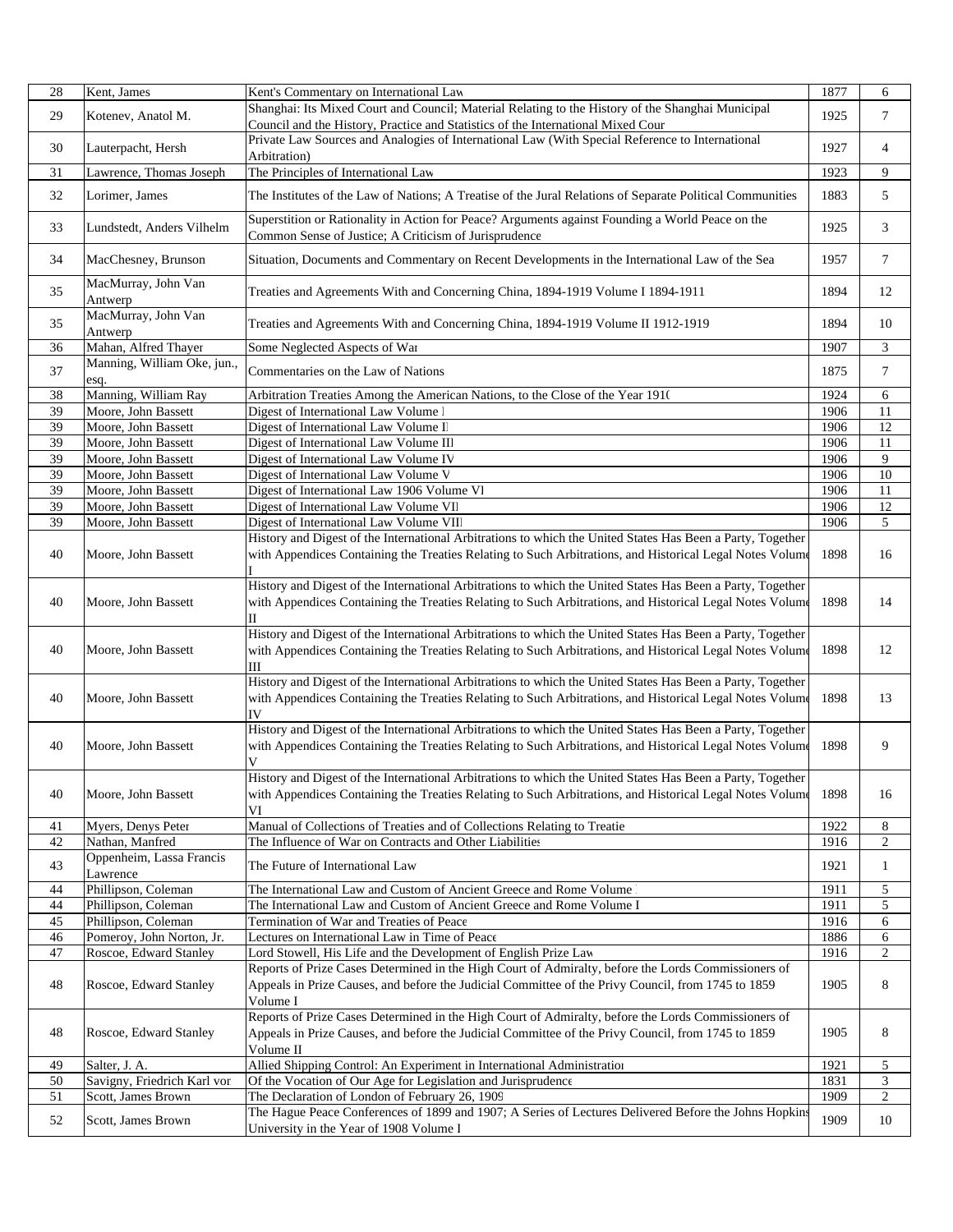| 52 | Scott, James Brown                                                                                          | The Hague Peace Conferences of 1899 and 1907; A Series of Lectures Delivered Before the Johns Hopkins<br>University in the Year of 1908 Volume II                                                                                      | 1909 | 6              |
|----|-------------------------------------------------------------------------------------------------------------|----------------------------------------------------------------------------------------------------------------------------------------------------------------------------------------------------------------------------------------|------|----------------|
| 53 | Spaight, James Molony                                                                                       | Aircraft in Peace and the Law                                                                                                                                                                                                          | 1919 | $\mathfrak{Z}$ |
| 54 | Stowell, Ellery Cory                                                                                        | Consular Cases and Opinions, From the Decisions of the English and American Courts and the Opinions of<br>the Attorneys General                                                                                                        | 1909 | 9              |
| 55 | Strauss, William Sigfrid                                                                                    | Air Laws and Treaties of the World; An Annotated Compilation Prepared for the Committee on Science<br>and Astronautics                                                                                                                 | 1961 | 16             |
| 56 | Takahashi, Sakuyei                                                                                          | Cases on International Law during the Chino-Japanese War                                                                                                                                                                               | 1899 | 3              |
| 57 | Takahashi, Sakuyei                                                                                          | International Law Applied to the Russo-Japanese War, with the Decisions of the Japanese Prize Courts                                                                                                                                   | 1908 | 9              |
| 58 | Tucker, Robert W.                                                                                           | The Law of War and Neutrality at Sea                                                                                                                                                                                                   | 1957 | 5              |
| 59 | Twiss, Sir Travers                                                                                          | The Law of Nations Considered as Independent Political Communities; On the Rights and Duties of<br>Nations in Time of Peace                                                                                                            | 1884 | 6              |
| 60 | <b>United Nations Conference</b><br>on the Exploration and<br>Peaceful Uses of Outer<br>Space, Vienna, 1968 | Space Exploration and Applications; Papers Volume I                                                                                                                                                                                    | 1969 | 9              |
| 60 | <b>United Nations Conference</b><br>on the Exploration and<br>Peaceful Uses of Outer<br>Space, Vienna, 1968 | Space Exploration and Applications; Papers Volume II                                                                                                                                                                                   | 1969 | 6              |
| 61 | <b>United Nations Conference</b><br>on the Law of Treaties.<br>Vienna, 1968-1969                            | <b>Official Records 1st Session</b>                                                                                                                                                                                                    | 1969 | 6              |
| 61 | <b>United Nations Conference</b><br>on the Law of Treaties,<br>Vienna, 1968-1969                            | Official Records 2nd Session                                                                                                                                                                                                           | 1970 | $\overline{4}$ |
| 62 | United Nations. Office of<br>Public Information                                                             | The United Nations and Disarmament, 1945-1965                                                                                                                                                                                          | 1969 | $\overline{4}$ |
| 63 | <b>United Nations Secretariat</b>                                                                           | Systematic Survey of Treaties for the Pacific Settlement of International Disputes, 1928-194                                                                                                                                           | 1949 | 13             |
| 64 | <b>United Nations War Crimes</b><br>Commission                                                              | Law Reports of Trials of War Criminals Volume I                                                                                                                                                                                        | 1948 | 2              |
| 64 | <b>United Nations War Crimes</b><br>Commission                                                              | Law Reports of Trials of War Criminals Volume II                                                                                                                                                                                       | 1947 | 2              |
| 64 | <b>United Nations War Crimes</b><br>Commission                                                              | Law Reports of Trials of War Criminals Volume III                                                                                                                                                                                      | 1948 | 2              |
| 64 | <b>United Nations War Crimes</b><br>Commission                                                              | Law Reports of Trials of War Criminals Volume IV                                                                                                                                                                                       | 1948 | 2              |
| 64 | <b>United Nations War Crimes</b><br>Commission                                                              | Law Reports of Trials of War Criminals Volume V                                                                                                                                                                                        | 1948 | 2              |
| 64 | <b>United Nations War Crimes</b><br>Commission                                                              | Law Reports of Trials of War Criminals Volume VI                                                                                                                                                                                       | 1948 | 2              |
| 64 | <b>United Nations War Crimes</b><br>Commission                                                              | Law Reports of Trials of War Criminals Volume VII                                                                                                                                                                                      | 1948 | 2              |
| 64 | <b>United Nations War Crimes</b><br>Commission                                                              | Law Reports of Trials of War Criminals Volume VIII                                                                                                                                                                                     | 1948 | 2              |
| 64 | <b>United Nations War Crimes</b><br>Commission                                                              | Law Reports of Trials of War Criminals Volume IX                                                                                                                                                                                       | 1949 | 2              |
| 64 | <b>United Nations War Crimes</b><br>Commission                                                              | Law Reports of Trials of War Criminals Volume X                                                                                                                                                                                        | 1949 | 3              |
| 64 | <b>United Nations War Crimes</b><br>Commission                                                              | Law Reports of Trials of War Criminals Volume XI                                                                                                                                                                                       | 1949 | 2              |
| 64 | <b>United Nations War Crimes</b><br>Commission                                                              | Law Reports of Trials of War Criminals Volume XII                                                                                                                                                                                      | 1949 | 2              |
| 64 | <b>United Nations War Crimes</b><br>Commission                                                              | Law Reports of Trials of War Criminals Volume XIII                                                                                                                                                                                     | 1949 | 2              |
| 64 | <b>United Nations War Crimes</b><br>Commission                                                              | Law Reports of Trials of War Criminals Volume XIV                                                                                                                                                                                      | 1949 | 2              |
| 64 | <b>United Nations War Crimes</b><br>Commission                                                              | Law Reports of Trials of War Criminals Volume XV                                                                                                                                                                                       | 1949 | 3              |
| 65 | <b>United States</b>                                                                                        | American and British Claims Arbitration                                                                                                                                                                                                | 1926 | 7              |
| 66 | <b>United States</b>                                                                                        | American and Panamanian General Claims Arbitration under the Conventions between the United States<br>and Panama of July 28, 1926, and December 17, 1932                                                                               | 1934 | 11             |
| 67 | <b>United States</b>                                                                                        | The Case of the United States, to be Laid before the Tribunal of Arbitration, to be Convened at Geneva<br>under the Provisions of the Treaty between the United States of America and Her Majesty the Queen of<br><b>Great Britain</b> | 1871 | 6              |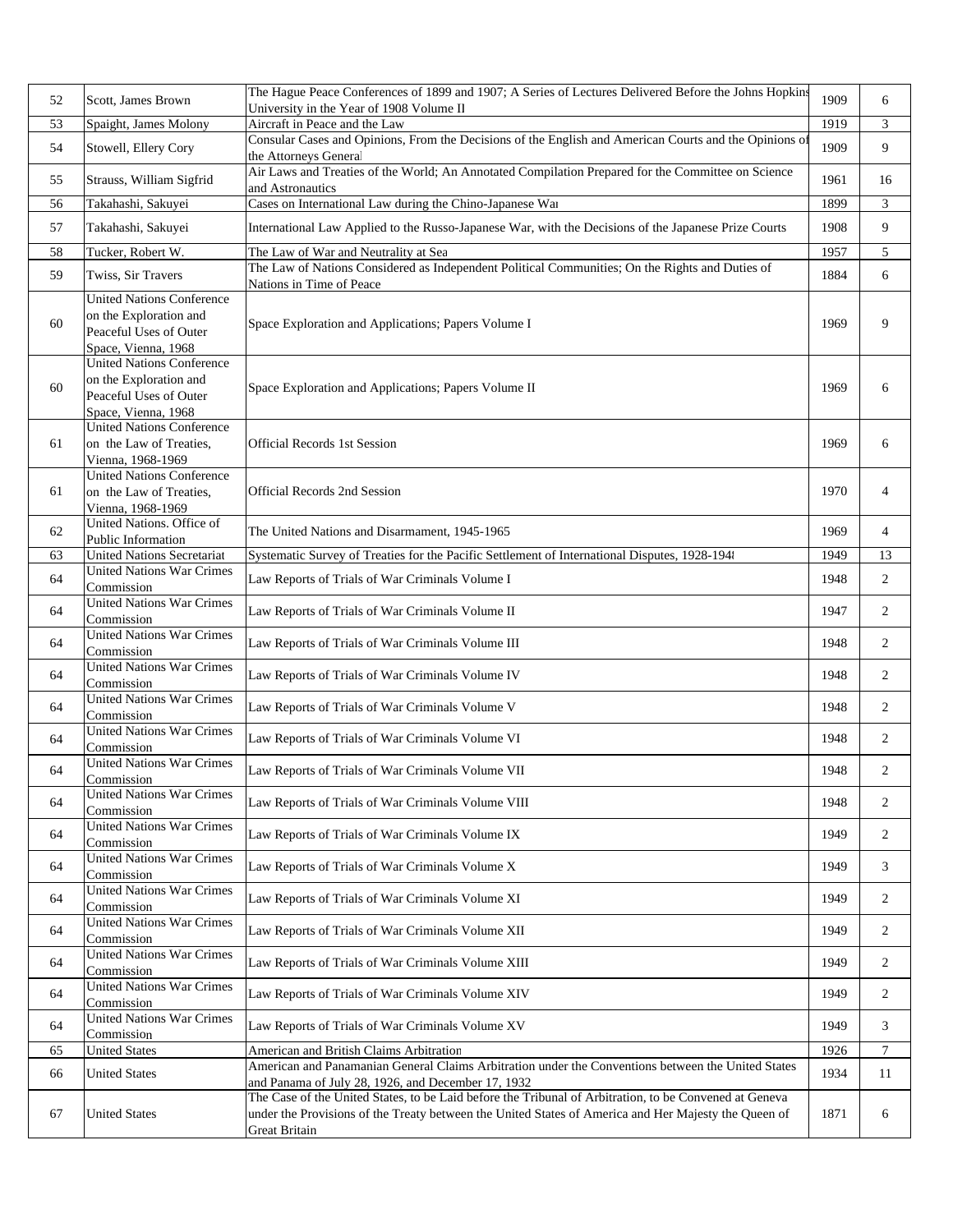| 68       | <b>United States</b>                                                        | Shufeldt Claim                                                                                                                                                                                                                             | 1932         | 10                  |
|----------|-----------------------------------------------------------------------------|--------------------------------------------------------------------------------------------------------------------------------------------------------------------------------------------------------------------------------------------|--------------|---------------------|
| 69       | U.S. Congress. House.<br>Committee on Foreign Affairs and Comparative Chart | Collective Defense Treaties, with Maps, Texts of Treaties, A Chronology, Status of Forces Agreements,                                                                                                                                      | 1969         | $\overline{7}$      |
| 70       | U.S. Congress. Senate.<br>Committee on Foreign<br>Relations                 | A Decade of American Foreign Policy; Basic Documents, 1941-49, Prepared at the Request of the Senate<br>Committee on Foreign Relations by the Staff of the Committee and the Department of State                                           | 1950         | 15                  |
| 71       | U.S. Department of the<br>Interior                                          | Documents on the Use and Control of the Waters of Interstate and International Streams: Compacts,<br>Treaties, and Adjudications                                                                                                           | 1968         | 9                   |
| 72       | U.S. Department of State                                                    | Catalogue of Treaties, 1814-1918                                                                                                                                                                                                           | 1919         | 8                   |
| 73       | U.S. Department of State                                                    | Correspondence Concerning Claims against Great Britain, Transmitted to the Senate of the U.S. in Answer<br>to the Resolutions of December 4 and 10, 1867 and of May 27, 1868 Volume l                                                      | 1869         | 9                   |
| 73       | U.S. Department of State                                                    | Correspondence Concerning Claims against Great Britain, Transmitted to the Senate of the U.S. in Answer<br>to the Resolutions of December 4 and 10, 1867 and of May 27, 1868 Volume II                                                     | 1870         | 10                  |
| 73       | U.S. Department of State                                                    | Correspondence Concerning Claims against Great Britain, Transmitted to the Senate of the U.S. in Answer<br>to the Resolutions of December 4 and 10, 1867 and of May 27, 1868 Volume III                                                    | 1870         | 9                   |
| 73       | U.S. Department of State                                                    | Correspondence Concerning Claims against Great Britain, Transmitted to the Senate of the U.S. in Answer<br>to the Resolutions of December 4 and 10, 1867 and of May 27, 1868 Volume IV                                                     | 1869         | 8                   |
| 73       | U.S. Department of State                                                    | Correspondence Concerning Claims against Great Britain, Transmitted to the Senate of the U.S. in Answer<br>to the Resolutions of December 4 and 10, 1867 and of May 27, 1868 Volume V                                                      | 1870         | 8                   |
| 73       | U.S. Department of State                                                    | Correspondence Concerning Claims against Great Britain, Transmitted to the Senate of the U.S. in Answer<br>to the Resolutions of December 4 and 10, 1867 and of May 27, 1868 Volume Vl                                                     | 1871         | 9                   |
| 74       | U.S. Department of State                                                    | I'm Alone Case 1931-1935                                                                                                                                                                                                                   | 1931         | 6                   |
| 75       | U.S. Department of State.<br><b>Historical Division</b>                     | Documents on Germany, 1944-1961                                                                                                                                                                                                            | 1961         | 9                   |
| 76       | U.S. Foreign Claims<br>Settlement Commission                                | Foreign Claims Settlement Commission of the United States: Decisions and Annotations                                                                                                                                                       | 1968         | 9                   |
| 77       | U.S. Library of Congress.                                                   | Legal Problems of Space Exploration; A Symposium Prepared for the Use of the Committee on<br>Legislative Reference Service Aeronautical and Space Sciences, United States Senate                                                           | 1961         | 15                  |
| 78       | U.S. Supreme Court                                                          | Prize Cases Decided in the United States Supreme Court, 1789-1918, Including Also Cases on the Instance<br>Side in which Questions of Prize Law were Involved Volume l                                                                     | 1923         | 8                   |
| 78       | U.S. Supreme Court                                                          | Prize Cases Decided in the United States Supreme Court, 1789-1918, Including Also Cases on the Instance<br>Side in which Questions of Prize Law were Involved Volume I                                                                     | 1923         | 8                   |
| 78       | U.S. Supreme Court                                                          | Prize Cases Decided in the United States Supreme Court, 1789-1918, Including Also Cases on the Instance<br>Side in which Questions of Prize Law were Involved Volume II                                                                    | 1923         | 9                   |
| 79       | U.S. Treaties, Etc.                                                         | Treaties and Conventions Concluded between the United States of America and Other Powers, Since July<br>4,1776                                                                                                                             | 1871         | 10                  |
| 80       | Walker, Thomas Alfred                                                       | The Science of International Law                                                                                                                                                                                                           | 1893         | 6                   |
| 81       | Wambaugh, Sarah                                                             | A Monograph on Plebiscites, with a Collection of Official Documents                                                                                                                                                                        | 1920         | 13                  |
| 82       | Westlake, John                                                              | <b>International Law</b>                                                                                                                                                                                                                   | 1910         | $\overline{4}$      |
| 82<br>83 | Westlake, John<br>Wharton, Francis                                          | <b>International Law</b><br>A Digest of the International Law of the United States, Taken from Documents Issued by Presidents and<br>Secretaries of State, and from Decisions of Federal Courts and Opinions of Attorneys-General Volume I | 1913<br>1887 | $\overline{4}$<br>9 |
| 83       | Wharton, Francis                                                            | A Digest of the International Law of the United States, Taken from Documents Issued by Presidents and<br>Secretaries of State, and from Decisions of Federal Courts and Opinions of Attorneys-General Volume II                            | 1887         | 9                   |
| 83       | Wharton, Francis                                                            | A Digest of the International Law of the United States, Taken from Documents Issued by Presidents and<br>Secretaries of State, and from Decisions of Federal Courts and Opinions of Attorneys-General Volume III                           | 1887         | 11                  |
| 84       | Wheaton, Henry                                                              | History of the Law of Nations in Europe and America; From the Earliest Times to the Treaty of<br>Washington, 1842                                                                                                                          | 1845         | 9                   |
| 85       | Williams, Bruce Stockton                                                    | State Security and the League of Nations                                                                                                                                                                                                   | 1927         | $\overline{4}$      |
| 86       | Woolsey, Theodore Dwight                                                    | Introduction to the Study of International Law, Designed as an Aid in Teaching and in Historical Studies                                                                                                                                   | 1891         | 6                   |
| 87       | Bentham, Jeremy                                                             | The Works of Jeremy Bentham, Published under the Superintendence of His Executor, John Bowring<br>Volume VI                                                                                                                                | 1843         | 7                   |
| 87       | Bentham, Jeremy                                                             | The Works of Jeremy Bentham, Published under the Superintendence of His Executor, John Bowring<br>Volume VII                                                                                                                               | 1843         | 7                   |
| 87       | Bentham, Jeremy                                                             | The Works of Jeremy Bentham, Published under the Superintendence of His Executor, John Bowring<br>Volume VIII                                                                                                                              | 1843         | 8                   |
| 87       | Bentham, Jeremy                                                             | The Works of Jeremy Bentham, Published under the Superintendence of His Executor, John Bowring<br>Volume IX                                                                                                                                | 1843         | 9                   |
| 88       | Benton, Elbert Jay                                                          | International Law and Diplomacy of the Spanish-American War                                                                                                                                                                                | 1908         | $\overline{4}$      |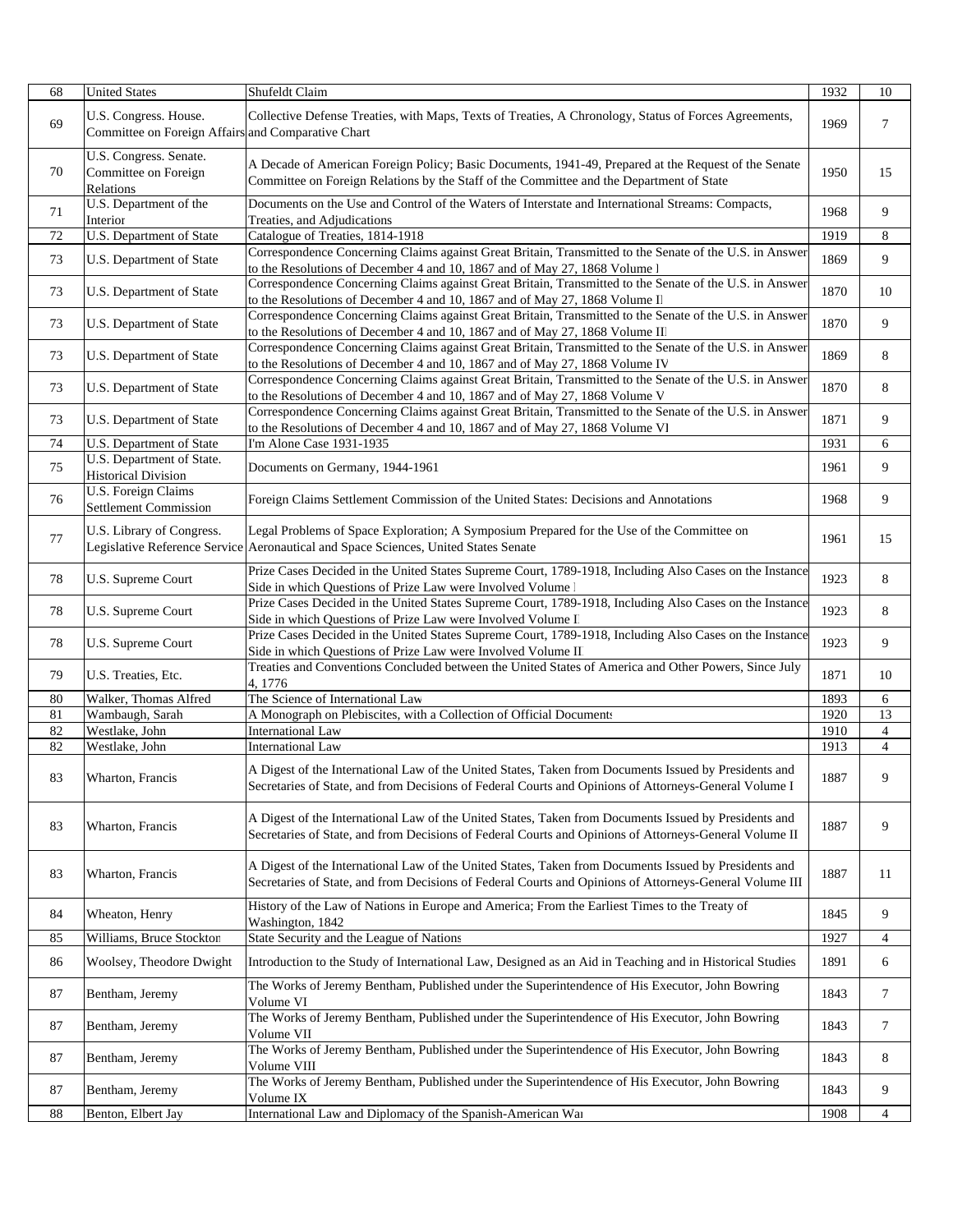| 89  | Fiore, Pasquale                                                                 | International Law Codified and Its Legal Sanction; or, the Legal Organization of the Society of States                                                                                                                                                                                                              | 1918 | 9                           |
|-----|---------------------------------------------------------------------------------|---------------------------------------------------------------------------------------------------------------------------------------------------------------------------------------------------------------------------------------------------------------------------------------------------------------------|------|-----------------------------|
| 90  | Hayton, Robert D.                                                               | National Interests in Antarctica, An Annotated Bibliography                                                                                                                                                                                                                                                         | 1959 | $\overline{c}$              |
| 91  | Hobbes, Thomas                                                                  | Leviathan                                                                                                                                                                                                                                                                                                           | 1914 | 3                           |
| 92  | Piggott, Sir Francis Taylor                                                     | Extradition. A Treatise on the Law Relating to Fugitive Offenders                                                                                                                                                                                                                                                   | 1910 | $\,8\,$                     |
| 93  | Selden, John                                                                    | Of the Dominion, or, Ownership of the Sea Book I                                                                                                                                                                                                                                                                    | 1972 | 3                           |
| 93  | Selden, John                                                                    | Of the Dominion, or, Ownership of the Sea Book II                                                                                                                                                                                                                                                                   | 1972 | $\overline{4}$              |
| 94  | <b>UN Educational Scientific</b><br>and Cultural Org.                           | Final Act of the Intergovernmental Conference on the Protection of Cultural Property in the Event of<br>Armed Conflict. The Hague                                                                                                                                                                                   | 1954 | 2                           |
| 95  | U.S. Department of State                                                        | United States Relations with China, with Special Reference to the Period 1944-1949                                                                                                                                                                                                                                  | 1949 | 12                          |
| 96  | Wright, Quincy                                                                  | The Control of American Foreign Relations                                                                                                                                                                                                                                                                           | 1922 | 5                           |
| 97  | Ayala, Baltasar                                                                 | Balthazaris AyalaeDe Jure et Officiis Bellicis et Disciplina Militari Libri 3rd Edition Volume                                                                                                                                                                                                                      | 1912 | 6                           |
| 97  | Ayala, Baltasar                                                                 | Balthazaris AyalaeDe Jure et Officiis Bellicis et Disciplina Militari Libri 3rd Edition Volume .                                                                                                                                                                                                                    | 1912 | $\mathfrak z$               |
| 98  | Belly, Pierino                                                                  | De Re Militari et Bello Tractatus Volume                                                                                                                                                                                                                                                                            | 1936 | $\overline{4}$              |
| 98  | Belly, Pierino                                                                  | De Re Militari et Bello Tractatus Volume I                                                                                                                                                                                                                                                                          | 1936 | $\sqrt{5}$                  |
| 99  | Bijnkershoek, Cornelis Van                                                      | De Dominio Maris Dessertatio                                                                                                                                                                                                                                                                                        | 1923 | $\mathbf{2}$                |
|     |                                                                                 | De Forno Legatorum Liber Singularis, A Monograph on the Jurisdiction Over Ambassadors in Both Civil                                                                                                                                                                                                                 |      |                             |
| 100 | Bijnkershoek, Cornelis Van                                                      | and Criminal Cases                                                                                                                                                                                                                                                                                                  | 1946 | $\overline{4}$              |
| 101 | Bijnkershoek, Cornelis Van                                                      | Quaestionum Juris Publici Libri Duo Volume l                                                                                                                                                                                                                                                                        | 1930 | 5                           |
| 101 | Bijnkershoek, Cornelis Van                                                      | Quaestionum Juris Publici Libri Duo Volume II                                                                                                                                                                                                                                                                       | 1930 | $\overline{4}$              |
|     |                                                                                 |                                                                                                                                                                                                                                                                                                                     |      |                             |
|     | Carnegie Endowment for                                                          | The International Conferences of American States, 1889-1928; A Collection of the Conventions,                                                                                                                                                                                                                       |      |                             |
| 102 | <b>International Peace. Division</b>                                            | Recommendations, Resolutions, Reports, and Motions Adopted by the First Six International Conferences                                                                                                                                                                                                               | 1931 | 7                           |
|     | of International Law                                                            | of the American states, with Documents Relating to the Organization of the Conferences                                                                                                                                                                                                                              |      |                             |
| 103 | Deak, Francis                                                                   | A Collection of Neutrality Laws, Regulations and Treaties of Various Countries Volume                                                                                                                                                                                                                               | 1939 | 9                           |
| 103 | Deak, Francis                                                                   | A Collection of Neutrality Laws, Regulations and Treaties of Various Countries Volume I                                                                                                                                                                                                                             | 1939 | 9                           |
| 104 | Feller, Abraham Howard                                                          | A Collection of the Diplomatic and Consular Laws and Regulations of Various Countries Volume I                                                                                                                                                                                                                      | 1933 | 8                           |
| 104 | Feller, Abraham Howard                                                          | A Collection of the Diplomatic and Consular Laws and Regulations of Various Countries Volume II                                                                                                                                                                                                                     | 1933 | 9                           |
| 105 | Francisco de Vitoria                                                            | Francisci de Victoria De Indis et De Ivre Belli Relectione:                                                                                                                                                                                                                                                         | 1917 | 6                           |
| 106 | Gentili, Albericc                                                               | De Iure Belli Libri Tres Volume l                                                                                                                                                                                                                                                                                   | 1933 | $\,$ 8 $\,$                 |
| 106 | Gentili, Albericc                                                               | De Iure Belli Libri Tres Volume Il                                                                                                                                                                                                                                                                                  | 1933 | 6                           |
| 107 | Gentili, Albericc                                                               | De Legationibvs Libri Tres Volume l                                                                                                                                                                                                                                                                                 | 1924 | 3                           |
| 107 | Gentili, Albericc                                                               | De Legationibvs Libri Tres Volume Il                                                                                                                                                                                                                                                                                | 1924 | $\mathfrak{Z}$              |
| 108 | Gentili, Albericc                                                               | Hispanicae Advocationis Libri Duo Volume l                                                                                                                                                                                                                                                                          | 1921 | $\overline{4}$              |
| 108 | Gentili, Albericc                                                               | Hispanicae Advocationis Libri Duo Volume Il                                                                                                                                                                                                                                                                         | 1921 | $\overline{4}$              |
| 109 | Grotius, Hugo                                                                   | De Jure Praedae Commentarius. Commentary on the Law of Prize and Booty Volume                                                                                                                                                                                                                                       | 1950 | 5                           |
| 109 | Grotius, Hugo                                                                   | De Jure Praedae Commentarius. Commentary on the Law of Prize and Booty Volume I                                                                                                                                                                                                                                     | 1950 | $\overline{4}$              |
| 110 | Hershey, Amos Shartle                                                           | The Essentials of International Public Law and Organization                                                                                                                                                                                                                                                         | 1927 | 9                           |
| 111 | Kelsen, Hans                                                                    | Law and Peace in International Relations                                                                                                                                                                                                                                                                            | 1942 | 3                           |
| 112 | Kelsen, Hans                                                                    | The Law of the United Nations; A Critical Analysis of Its Fundamental Problems. With Supplement                                                                                                                                                                                                                     | 1951 | 11                          |
| 113 | Legnano, Giovanni Da                                                            | Tractatus de Bello, de Represaliis et de Duello                                                                                                                                                                                                                                                                     | 1917 | 6                           |
| 114 | Pufendorf, Samuel                                                               | De Jure Naturae et Gentium Libri Octo Volume l                                                                                                                                                                                                                                                                      | 1934 | 12                          |
| 114 | Pufendorf, Samuel                                                               | De Jure Naturae et Gentium Libri Octo Volume Il                                                                                                                                                                                                                                                                     | 1934 | 17                          |
| 115 | Pufendorf, Samuel                                                               | De Officio Hominis et Civis Juxta Legem Naturalem Libri Duo Volume l                                                                                                                                                                                                                                                | 1927 | 3                           |
| 115 | Pufendorf, Samuel                                                               | De Officio Hominis et Civis Juxta Legem Naturalem Libri Duo Volume II                                                                                                                                                                                                                                               | 1927 | $\ensuremath{\mathfrak{Z}}$ |
| 116 | Pufendorf, Samuel                                                               | Elementorum Jurisprudentiae Universalis Libri Duo Volume                                                                                                                                                                                                                                                            | 1931 | $\sqrt{5}$                  |
| 116 | Pufendorf, Samuel                                                               | Elementorum Jurisprudentiae Universalis Libri Duo Volume I                                                                                                                                                                                                                                                          | 1931 | $\overline{4}$              |
| 117 | Rachel, Samuel                                                                  | Samuelis RacheliiDe Jure Naturae et Gentium Dissertationes Volume                                                                                                                                                                                                                                                   | 1916 | $\overline{4}$              |
| 117 | Rachel, Samuel                                                                  | Samuelis RacheliiDe Jure Naturae et Gentium Dissertationes Volume I                                                                                                                                                                                                                                                 | 1916 | 3                           |
| 118 | Suarez, Francisco                                                               | Selections from Three Works of Francisco Suarez, S.J. De Legibus, AC Deo Legislatore, 1612. Defensio<br>Fidei Catholicae, et Apostolicae Adversus Anglicanae Sectae Errores, 1613. De Triplici Virtute                                                                                                              | 1944 | 5                           |
| 118 | Suarez, Francisco                                                               | Theologica, Fide, Spe, et Charitate, 1621 Volume l<br>Selections from Three Works of Francisco Suarez, S.J. De Legibus, AC Deo Legislatore, 1612. Defensio<br>Fidei Catholicae, et Apostolicae Adversus Anglicanae Sectae Errores, 1613. De Triplici Virtute<br>Theologica, Fide, Spe, et Charitate, 1621 Volume Il | 1944 | 11                          |
| 119 | Textor, Johann Wolfgang                                                         | Synopsis Juris Gentium Volume 1                                                                                                                                                                                                                                                                                     | 1916 | $\overline{4}$              |
| 119 | Textor, Johann Wolfgang                                                         | Synopsis Juris Gentium Volume II                                                                                                                                                                                                                                                                                    | 1916 | $\overline{4}$              |
| 120 | <b>United Nations Conference</b><br>on the Law of the Sea. 1st,<br>Geneva, 1958 | Official Records Volume I                                                                                                                                                                                                                                                                                           | 1958 | 4                           |
| 120 | <b>United Nations Conference</b><br>on the Law of the Sea. 1st,<br>Geneva, 1958 | Official Records Volume II                                                                                                                                                                                                                                                                                          | 1958 | 2                           |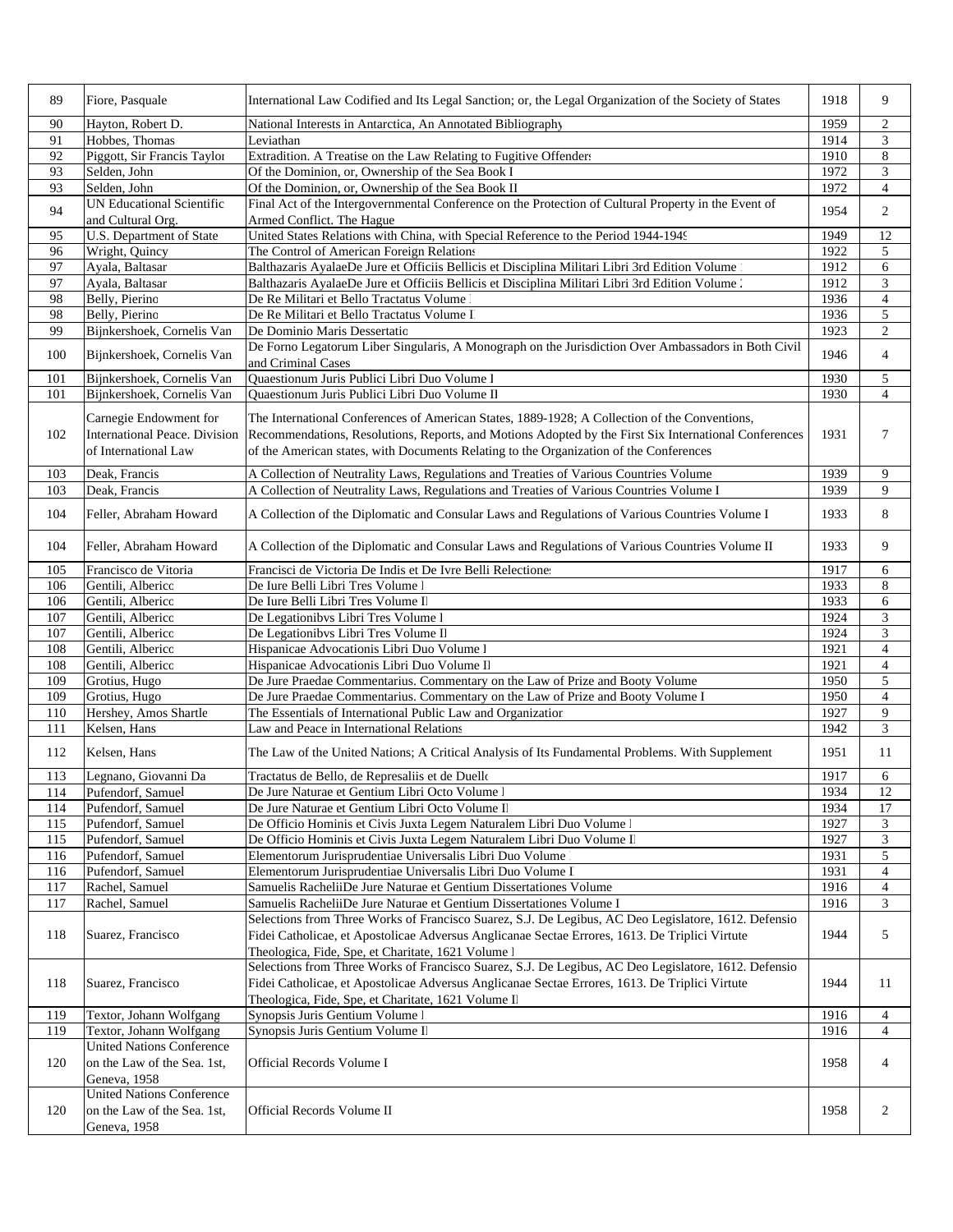|     | <b>United Nations Conference</b>                                |                                                                                                                                                                                                           |      |                  |
|-----|-----------------------------------------------------------------|-----------------------------------------------------------------------------------------------------------------------------------------------------------------------------------------------------------|------|------------------|
| 120 | on the Law of the Sea. 1st.<br>Geneva, 1958                     | Official Records Volume III                                                                                                                                                                               | 1958 | 3                |
|     | <b>United Nations Conference</b>                                |                                                                                                                                                                                                           |      |                  |
| 120 | on the Law of the Sea. 1st,                                     | Official Records Volume IV                                                                                                                                                                                | 1958 | 2                |
|     | Geneva, 1958                                                    |                                                                                                                                                                                                           |      |                  |
| 120 | <b>United Nations Conference</b><br>on the Law of the Sea. 1st, | Official Records Volume V                                                                                                                                                                                 | 1958 | 2                |
|     | Geneva, 1958                                                    |                                                                                                                                                                                                           |      |                  |
|     | <b>United Nations Conference</b>                                |                                                                                                                                                                                                           |      |                  |
| 120 | on the Law of the Sea. 1st,                                     | Official Records Volume VI                                                                                                                                                                                | 1958 | 2                |
|     | Geneva, 1958<br><b>United Nations Conference</b>                |                                                                                                                                                                                                           |      |                  |
| 120 | on the Law of the Sea. 1st,                                     | Official Records Volume VII                                                                                                                                                                               | 1958 | 1                |
|     | Geneva, 1958                                                    |                                                                                                                                                                                                           |      |                  |
| 121 | Stanger, Roland J.                                              | Essays on Espionage and International Law                                                                                                                                                                 | 1962 | $\boldsymbol{2}$ |
| 122 | Szaz, Zoltan Michael                                            | Germany's Eastern Frontiers; The Problem of the Oder-Neisse Line                                                                                                                                          | 1960 | 3                |
| 123 | Thoman, Richard S.                                              | Free Ports and Foreign-Trade Zones                                                                                                                                                                        | 1956 | 3                |
| 124 | Wilkinson, Herbert Arnold                                       | The American Doctrine of State Succession                                                                                                                                                                 | 1934 | $\sqrt{2}$       |
| 125 | <b>U.S. Coast Guard</b>                                         | International Conventions and Conferences on Marine Safety                                                                                                                                                | 1951 | 6                |
| 126 | Crosswell, Carol McCormick                                      | Protection of International Personnel Abroad; Law and Practice Affecting the Privileges and Immunities of<br><b>International Organization</b>                                                            | 1952 | 3                |
| 127 | Stewart, Irvin                                                  | <b>Consular Privileges and Immunities</b>                                                                                                                                                                 | 1926 | 3                |
| 128 | Crandall, Samuel Benjamin                                       | Treaties, Their Making and Enforcement 2nd Edition                                                                                                                                                        | 1916 | 8                |
| 129 | Hendry, James McLeod                                            | <b>Treaties and Federal Constitutions</b>                                                                                                                                                                 | 1955 | 3                |
| 130 | <b>Snyder Richard Carlton</b>                                   | The Most-Favored-Nation Clause; An Analysis with Particular Reference to Recent Treaty Practice and<br>Tariffs                                                                                            | 1948 | 3                |
| 131 | Whiteman, Marjorie Millace                                      | Damages in International Law Volume I                                                                                                                                                                     | 1937 | 9                |
| 131 | Whiteman, Marjorie Millace                                      | Damages in International Law Volume II                                                                                                                                                                    | 1937 | 8                |
| 131 | Whiteman, Marjorie Millace                                      | Damages in International Law Volume III                                                                                                                                                                   | 1943 | 8                |
| 132 | Wilson, Robert Renbert                                          | United States Commercial Treaties and International Law                                                                                                                                                   | 1960 | 5                |
| 133 | Kravis, Irving B.                                               | Domestic Interests and International Obligations; Safeguards in International Trade Organization                                                                                                          | 1963 | $\sqrt{5}$       |
| 134 | Proehl, Paul O.                                                 | Legal Problems of International Trade                                                                                                                                                                     | 1959 | 5                |
| 135 | Kutner, Luis                                                    | World Habeas Corpus                                                                                                                                                                                       | 1962 | $\overline{4}$   |
| 136 | Keenan, Joseph Berry                                            | Crimes Against International Law                                                                                                                                                                          | 1950 | 3                |
| 137 | Knieriem, August Von                                            | The Nuremberg Trials                                                                                                                                                                                      | 1959 | $\boldsymbol{7}$ |
| 138 | Feller, Abraham Howard                                          | The Mexican Claims Commissions, 1923-1934; A Study in the Law and Procedure of International<br>Tribunals                                                                                                 | 1935 | $\tau$           |
| 139 |                                                                 | The Law and Procedure of International Tribunals; Being a Resume of the Views of Arbitrators Upon<br>Questions Arising under the Law of Nations and of the Procedure and Practice of International Courts | 1926 | 6                |
|     | Ralston, Jackson Harvey                                         | Revised Edition                                                                                                                                                                                           |      |                  |
|     |                                                                 | The Law and Procedure of International Tribunals; Being a Resume of the Views of Arbitrators Upon                                                                                                         |      |                  |
| 139 | Ralston, Jackson Harvey                                         | Questions Arising under the Law of Nations and of the Procedure and Practice of International Courts                                                                                                      | 1926 | 3                |
|     |                                                                 | Revised Edition 1926 1936 Supplement                                                                                                                                                                      |      |                  |
| 140 | Hackett, Frank Warren                                           | Reminiscences of the Geneva Tribunal of Arbitration, 1872, The Alabama Claims                                                                                                                             | 1911 | 5                |
| 141 | Bustamante y Sirven, Antonio<br>Sanchez de                      | The World Court                                                                                                                                                                                           | 1925 | 5                |
| 142 | Hudson, Manley Ottmer                                           | The Permanent Court of International Justice, and the Question of American Participation, with a<br><b>Collection of Documents</b>                                                                        | 1925 | 5                |
| 143 | Lillich, Richard B.                                             | International Claims; Their Preparation and Presentation                                                                                                                                                  | 1962 | $\overline{c}$   |
| 144 | Frye, William R.                                                | A United Nations Peace Force                                                                                                                                                                              | 1957 | 3                |
| 145 | Hogan, Willard Newton                                           | International Conflict and Collective Security; The Principle of Concern in International Organization                                                                                                    | 1955 | 3                |
| 146 | Colbert, Evelyn (Speyer)                                        | Retaliation in International Law                                                                                                                                                                          | 1948 | $\mathfrak{Z}$   |
| 147 | <b>United States</b>                                            | Arbitration between the United States and Sweden under Special Agreement of December 17, 1930. The<br>'Kronprins Gustaf Adolf" and the "Pacific" Part 1                                                   | 1932 | $\overline{4}$   |
| 147 | <b>United States</b>                                            | Arbitration between the United States and Sweden under Special Agreement of December 17, 1930. The<br>'Kronprins Gustaf Adolf" and the "Pacific" Part 2                                                   | 1932 | 7                |
| 147 | <b>United States</b>                                            | Arbitration between the United States and Sweden under Special Agreement of December 17, 1930. The<br>Kronprins Gustaf Adolf" and the "Pacific" Part 3                                                    | 1932 | 5                |
| 147 | <b>United States</b>                                            | Arbitration between the United States and Sweden under Special Agreement of December 17, 1930. The                                                                                                        | 1932 | 3                |
|     |                                                                 | 'Kronprins Gustaf Adolf" and the "Pacific" Part 4                                                                                                                                                         |      |                  |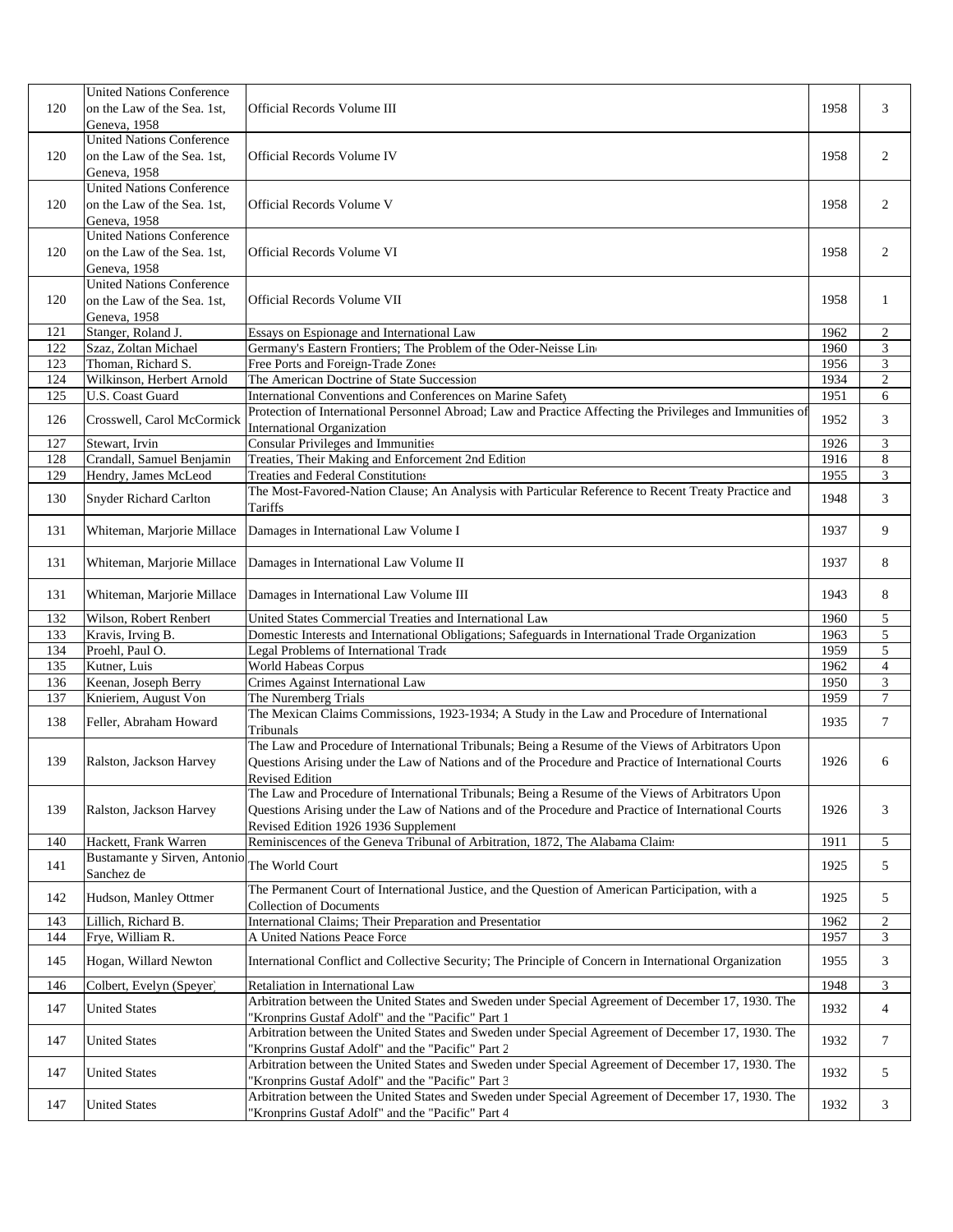| 147 | <b>United States</b>                                                | Arbitration between the United States and Sweden under Special Agreement of December 17, 1930. The<br>'Kronprins Gustaf Adolf" and the "Pacific" Part 5 Volume l       | 1934 | 8              |
|-----|---------------------------------------------------------------------|------------------------------------------------------------------------------------------------------------------------------------------------------------------------|------|----------------|
| 147 | <b>United States</b>                                                | Arbitration between the United States and Sweden under Special Agreement of December 17, 1930. The<br>'Kronprins Gustaf Adolf" and the "Pacific" Part 5 Volume II      | 1934 | 9              |
| 147 | <b>United States</b>                                                | Arbitration between the United States and Sweden under Special Agreement of December 17, 1930. The<br>'Kronprins Gustaf Adolf" and the "Pacific" Part 6                | 1932 | 2              |
| 148 | <b>United States</b>                                                | Salem Claim, Claim of the United States of America on Behalf of George J. Salem v. The Royal<br>Government of Egypt under Protocol of January 20, 1931 Part 1          | 1933 | 9              |
| 148 | <b>United States</b>                                                | Salem Claim, Claim of the United States of America on Behalf of George J. Salem v. The Royal<br>Government of Egypt under Protocol of January 20, 1931 Part 2          | 1933 | 3              |
| 148 | <b>United States</b>                                                | Salem Claim, Claim of the United States of America on Behalf of George J. Salem v. The Royal<br>Government of Egypt under Protocol of January 20, 1931 Part 3          | 1932 | 6              |
| 148 | <b>United States</b>                                                | Salem Claim, Claim of the United States of America on Behalf of George J. Salem v. The Royal<br>Government of Egypt under Protocol of January 20, 1931 Part 4          | 1932 | 6              |
| 148 | <b>United States</b>                                                | Salem Claim, Claim of the United States of America on Behalf of George J. Salem v. The Royal<br>Government of Egypt under Protocol of January 20, 1931 Part 5 Volume   | 1935 | 8              |
| 148 | <b>United States</b>                                                | Salem Claim, Claim of the United States of America on Behalf of George J. Salem v. The Royal<br>Government of Egypt under Protocol of January 20, 1931 Part 5 Volume I | 1935 | 8              |
| 148 | <b>United States</b>                                                | Salem Claim, Claim of the United States of America on Behalf of George J. Salem v. The Royal<br>Government of Egypt under Protocol of January 20, 1931 Part 6          | 1933 | 2              |
| 149 | U.S. Chief of Counsel for the<br>Prosecution of Azis<br>Criminality | Nazi Conspiracy and Aggression Volume I                                                                                                                                | 1946 | 12             |
| 149 | U.S. Chief of Counsel for the<br>Prosecution of Azis<br>Criminality | Nazi Conspiracy and Aggression Volume II                                                                                                                               | 1946 | 12             |
| 149 | U.S. Chief of Counsel for the<br>Prosecution of Azis<br>Criminality | Nazi Conspiracy and Aggression Volume III                                                                                                                              | 1946 | 11             |
| 149 | U.S. Chief of Counsel for the<br>Prosecution of Azis<br>Criminality | Nazi Conspiracy and Aggression Volume IV                                                                                                                               | 1946 | 12             |
| 149 | U.S. Chief of Counsel for the<br>Prosecution of Azis<br>Criminality | Nazi Conspiracy and Aggression Volume V                                                                                                                                | 1946 | 12             |
| 149 | U.S. Chief of Counsel for the<br>Prosecution of Azis<br>Criminality | Nazi Conspiracy and Aggression Volume VI                                                                                                                               | 1946 | 12             |
| 149 | U.S. Chief of Counsel for the<br>Prosecution of Azis<br>Criminality | Nazi Conspiracy and Aggression Volume VII                                                                                                                              | 1946 | 12             |
| 149 | U.S. Chief of Counsel for the<br>Prosecution of Azis<br>Criminality | Nazi Conspiracy and Aggression Volume VIII                                                                                                                             | 1946 | 12             |
| 149 | U.S. Chief of Counsel for the<br>Prosecution of Azis<br>Criminality | Nazi Conspiracy and Aggression Supplement A                                                                                                                            | 1947 | 15             |
| 149 | U.S. Chief of Counsel for the<br>Prosecution of Azis<br>Criminality | Nazi Conspiracy and Aggression Supplement B Part 1                                                                                                                     | 1948 | 12             |
| 149 | U.S. Chief of Counsel for the<br>Prosecution of Azis<br>Criminality | Nazi Conspiracy and Aggression Supplement B Part 2                                                                                                                     | 1948 | 7              |
| 150 | World Court                                                         | World Court Reports; A Collection of the Judgments, Orders and Opinions of the Permanent Court of<br>International Justice Volume I 1922-1926                          | 1934 | 9              |
| 150 | World Court                                                         | World Court Reports; A Collection of the Judgments, Orders and Opinions of the Permanent Court of<br>International Justice Volume II 1927-1932                         | 1935 | 10             |
| 150 | World Court                                                         | World Court Reports; A Collection of the Judgments, Orders and Opinions of the Permanent Court of<br>International Justice Volume III 1932-1935                        | 1938 | 6              |
| 150 | World Court                                                         | World Court Reports; A Collection of the Judgments, Orders and Opinions of the Permanent Court of<br>International Justice Volume IV 1936-1942                         | 1943 | 6              |
| 151 | Stone, Julius                                                       | Legal Controls of International Conflict; A Treatise on the Dynamics of Disputes- and War-Lav                                                                          | 1954 | 10             |
| 152 | Wright, Quincy                                                      | Mandates under the League of Nations                                                                                                                                   | 1930 | 8              |
| 153 | Ford, Alan W.                                                       | The Anglo-Iranian Oil Dispute of 1951-1952; A Study of the Role of Law in the Relations of States                                                                      | 1954 | $\overline{4}$ |
| 154 | Stambuk, George                                                     | American Military Forces Abroad: Their Impact on the Western State Systen                                                                                              | 1963 | 3              |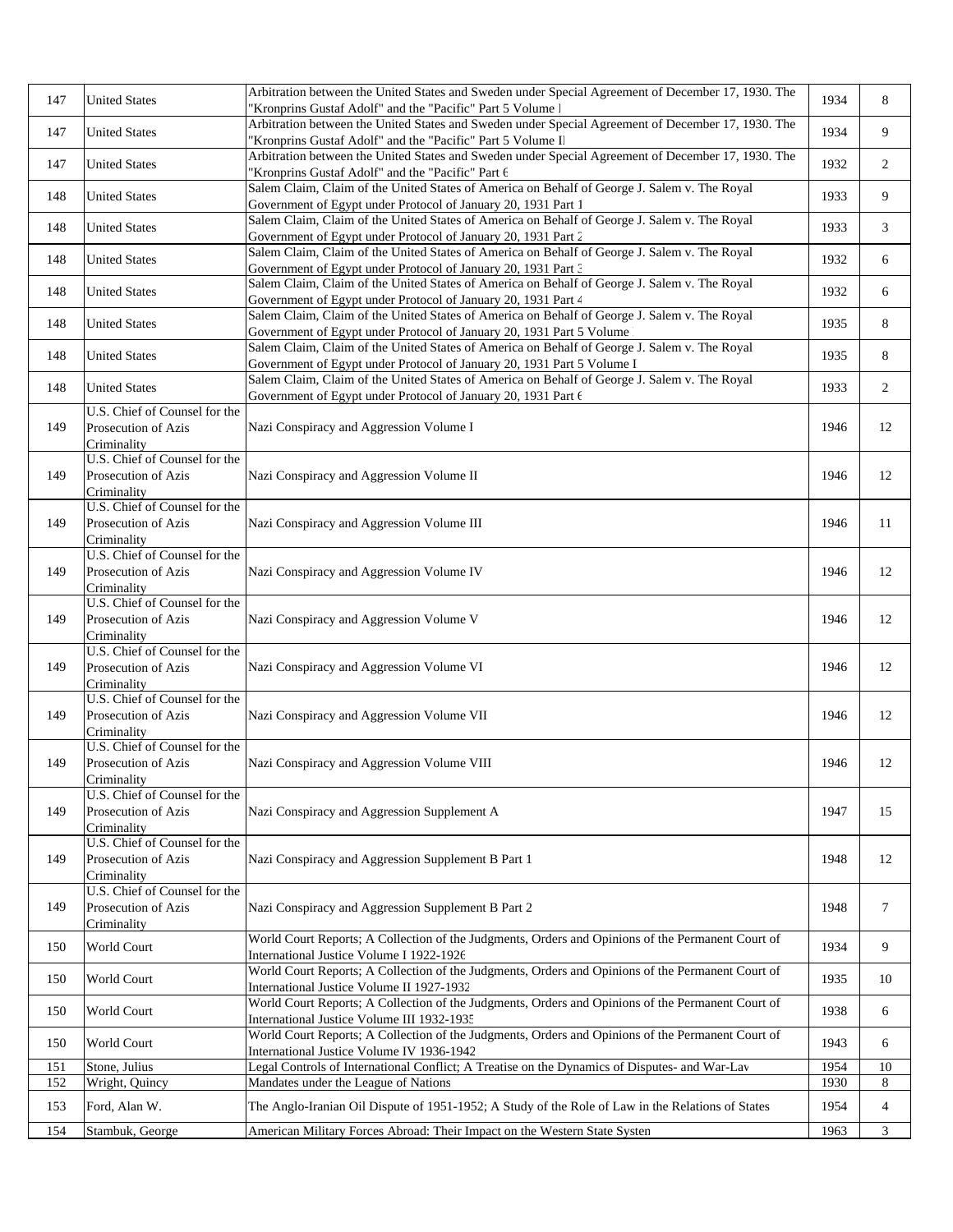| 155        | Garcia-Mora, Manuel R.                         | International Law and Asylum as a Human Right                                                                                                                                          | 1956         | $\overline{2}$ |
|------------|------------------------------------------------|----------------------------------------------------------------------------------------------------------------------------------------------------------------------------------------|--------------|----------------|
| 156        | Eagleton, Clyde                                | The Responsibility of States in International Law                                                                                                                                      | 1928         | $\overline{4}$ |
| 157        | Laponce, J.A.                                  | The Protection of Minorities                                                                                                                                                           | 1960         | 3              |
| 158        | Boggs, Samuel Whittemore                       | International Boundaries; A Study of Boundary Functions and Problem:                                                                                                                   | 1940         | $\overline{4}$ |
|            |                                                | The Law of Territorial Waters and Maritime Jurisdiction: The Nature and Extent of Civil and Criminal                                                                                   |              |                |
|            |                                                | Jurisdiction in Marginal Seas as Evidenced by Decisions of National and International Courts, Statutes,                                                                                |              |                |
| 159        | Jessup, Philip Caryl                           | Treaties, State Papers, Text Writers, and General Principles of International Law, with Commentaries and a                                                                             | 1927         | $\tau$         |
|            |                                                | Proposed Code                                                                                                                                                                          |              |                |
|            |                                                |                                                                                                                                                                                        |              |                |
| 160        | Jones, Stephen Barr                            | Boundary-Making, A Handbook for Statesmen, Treaty Editors and Boundary Commissioner<br>Conquest and Modern International Law; The Legal Limitations on the Acquisition of Territory by | 1945         | 3              |
| 161        | McMahon, Matthew Mark                          |                                                                                                                                                                                        | 1940         | 3              |
|            |                                                | Conquest                                                                                                                                                                               |              |                |
| 162        | Masterson, William Edward                      | Jurisdiction in Marginal Seas; With Special Reference to Smuggling                                                                                                                     | 1929         | 5              |
| 163        |                                                | <b>Basic Documents of the United Nations</b>                                                                                                                                           |              |                |
|            | Sohn, Louis B.                                 | Cases and Other Materials on World Law; The Interpretation and Application of the Charter of the United                                                                                | 1956         | $\overline{4}$ |
| 164        | Sohn, Louis B.                                 |                                                                                                                                                                                        | 1950         | 15             |
|            |                                                | Nations and of the Constitutions of Other Agencies of the World Community                                                                                                              |              |                |
|            | Summer Institute on                            |                                                                                                                                                                                        |              |                |
|            | International and                              | Lectures on International Law and the United Nations, Delivered at University of Michigan Law School,                                                                                  |              |                |
| 165        | Comparative Law, University June 23-28, 1955   |                                                                                                                                                                                        | 1957         | $\tau$         |
|            | of Michigan, 1955                              |                                                                                                                                                                                        |              |                |
|            |                                                |                                                                                                                                                                                        |              |                |
| 166        | Davis, Stephen Brooks                          | The Law of Radio Communication 1st Edition                                                                                                                                             | 1927         | 3              |
| 167        | Pan American Union.                            | Human Rights in the American States. Study Prepared in Accordance with Resolution XXVII of the Tenth                                                                                   | 1960         | 3              |
|            | Codification Division.                         | Inter-American Conference Preliminary Editior                                                                                                                                          |              |                |
| 168        | Zink, Harold                                   | The United States in Germany, 1944-1955                                                                                                                                                | 1957         | 5              |
| 169        | Garner, James Wilford                          | Prize Law During the World War; A Study of the Jurisprudence of the Prize Courts, 1914-1924                                                                                            | 1927         | 8              |
| 170        | Franklin, William McHenry                      | Protection of Foreign Interests, A Study in Diplomatic and Consular Practice                                                                                                           | 1947         | $\overline{4}$ |
|            |                                                |                                                                                                                                                                                        |              |                |
|            | U.S. Congress. Senate.                         |                                                                                                                                                                                        |              |                |
| 171        | Committee on Foreign                           | To Amend the Arms Control and Disarmament Act. Hearings, Eighty-Ninth Congress, First Session.                                                                                         | 1965         | 2              |
|            | Relations                                      | February 22-23, 1965                                                                                                                                                                   |              |                |
|            |                                                |                                                                                                                                                                                        |              |                |
| 172        | Aufricht, Hans                                 | Guide to League of Nations Publications; A Bibliographical Survey of the Work of the League, 1920-1947                                                                                 | 1951         | 8              |
| 173        | Ellis, Charles Howard                          | The Origin, Structure & Working of the League of Nations                                                                                                                               | 1929         |                |
|            |                                                |                                                                                                                                                                                        |              | 6              |
|            |                                                |                                                                                                                                                                                        | 1921         | $\overline{c}$ |
| 174        | Harley, John Eugene                            | The League of Nations and the New International Law                                                                                                                                    |              |                |
| 175        | Marburg, Theodore                              | Development of the League of Nations Idea; Documents and Correspondence of Theodore Marburg<br>Volume I                                                                                | 1932         | 6              |
|            |                                                |                                                                                                                                                                                        |              |                |
| 175        | Marburg, Theodore                              | Development of the League of Nations Idea; Documents and Correspondence of Theodore Marburg<br>Volume II                                                                               | 1932         | 5              |
| 176        |                                                |                                                                                                                                                                                        | 1928         | 6              |
|            | Miller, David Hunter                           | The Drafting of the Covenant Volume 1                                                                                                                                                  |              | 9              |
| 176        | Miller, David Hunter                           | The Drafting of the Covenant Volume 2                                                                                                                                                  | 1928         |                |
| 177        | Brimmer, Brenda                                | A Guide to the Use of United Nations Documents, Including Reference to the Specialized Agencies and                                                                                    | 1962         | $\overline{4}$ |
|            |                                                | Special U.N. Bodies                                                                                                                                                                    |              |                |
| 178        | Cohen, Benjamin V.                             | The United Nations; Constitutional Developments, Growth, and Possibilitie                                                                                                              | 1961         | $\sqrt{2}$     |
| 179        | Goodrich, Leland Matthew                       | Charter of the United Nations; Commentary and Documents 2nd and Revised Edition                                                                                                        | 1949         | 8              |
| 180        | Goodrich, Leland Matthew                       | The United Nations and the Maintenance of International Peace and Security                                                                                                             | 1955         | 8              |
| 181        | Hovet, Thomas                                  | Bloc Politics in the United Nations                                                                                                                                                    | 1960         | 3              |
| 182        | Morley, Felix                                  | The Society of Nations, Its Organization and Constitutional Developmen<br>UNESCO: Purpose, Progress, Prospects                                                                         | 1932         | 8<br>6         |
| 183        | Laves, Walter Herman Carl                      |                                                                                                                                                                                        | 1957         |                |
| 184        | Junckerstorff, Henry A.K.                      | International Manual on the European Economic Community                                                                                                                                | 1963         | 6              |
| 185        | Stein, Eric                                    | American Enterprise in the European Common Market; A Legal Profile Volume                                                                                                              | 1960         | 6              |
| 185        | Stein, Eric                                    | American Enterprise in the European Common Market; A Legal Profile Volume 2                                                                                                            | 1960         | 8              |
| 186        | Weissberg, Guenter                             | The International Status of the United Nations                                                                                                                                         | 1961         | 3              |
| 187        | <b>United Nations</b>                          | Repertory of Practice of United Nations Organs Volume 1                                                                                                                                | 1955         | $\,8\,$        |
| 187        | <b>United Nations</b>                          | Repertory of Practice of United Nations Organs Volume II                                                                                                                               | 1955         | 5              |
| 187        | <b>United Nations</b>                          | Repertory of Practice of United Nations Organs Volume II                                                                                                                               | 1955         | 7              |
| 187        | <b>United Nations</b>                          | Repertory of Practice of United Nations Organs Volume IV                                                                                                                               | 1955         | 5              |
| 187        | <b>United Nations</b>                          | Repertory of Practice of United Nations Organs Volume V                                                                                                                                | 1955         | 5              |
| 187        | <b>United Nations</b>                          | Repertory of Practice of United Nations Organs Volume I Supplement No. 1                                                                                                               | 1958         | 4              |
| 187        | <b>United Nations</b>                          | Repertory of Practice of United Nations Organs Volume II Supplement No. 1                                                                                                              | 1958         | 5              |
| 187        | <b>United Nations</b>                          | Repertory of Practice of United Nations Organs Volume I Supplement No. 2                                                                                                               | 1964         | 3              |
| 187        | <b>United Nations</b>                          | Repertory of Practice of United Nations Organs Volume II Supplement No. 2                                                                                                              | 1964         | 6              |
| 187        | <b>United Nations</b>                          | Repertory of Practice of United Nations Organs Volume III Supplement No. 2                                                                                                             | 1963         | 6              |
| 187        | <b>United Nations</b>                          | Repertory of Practice of United Nations Organs Volume I Supplement No. 3                                                                                                               | 1972         | $\sqrt{5}$     |
| 187<br>187 | <b>United Nations</b><br><b>United Nations</b> | Repertory of Practice of United Nations Organs Volume II Supplement No. 3<br>Repertory of Practice of United Nations Organs Volume III Supplement No. 3                                | 1971<br>1972 | 5<br>3         |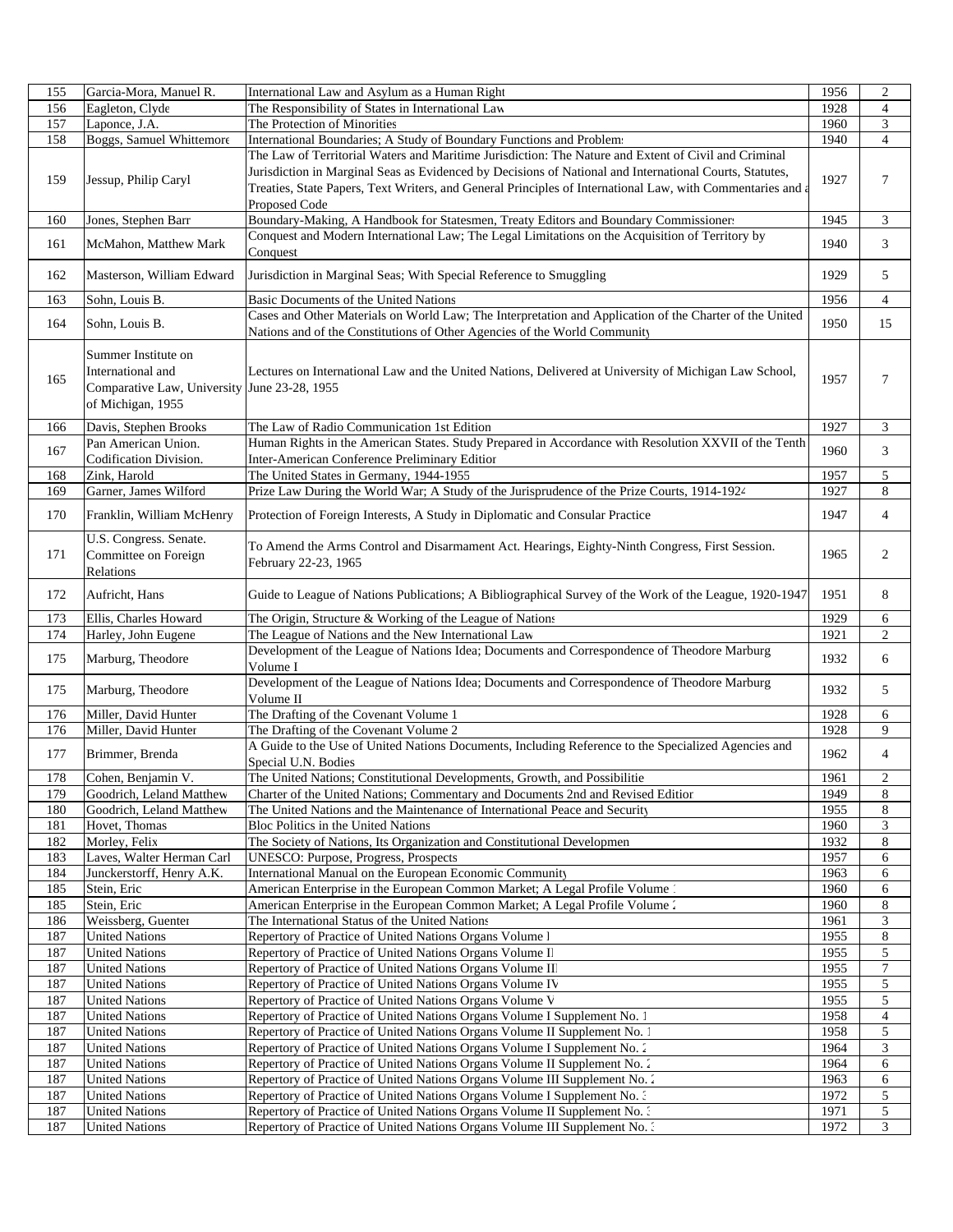| 187 | <b>United Nations</b>                | Repertory of Practice of United Nations Organs Volume IV Supplement No. 3                     | 1973 | $\mathfrak{Z}$          |
|-----|--------------------------------------|-----------------------------------------------------------------------------------------------|------|-------------------------|
| 187 | <b>United Nations</b>                | Repertory of Practice of United Nations Organs Volume I Supplement No. 4                      | 1982 | $\overline{5}$          |
| 187 | <b>United Nations</b>                | Repertory of Practice of United Nations Organs Volume II Supplement No. 4                     | 1982 | 5                       |
| 187 | <b>United Nations</b>                | Repertory of Practice of United Nations Organs Volume I Supplement No. 5                      | 1987 | $\overline{4}$          |
| 187 | <b>United Nations</b>                | Repertory of Practice of United Nations Organs Volume II Supplement No. 5                     | 1986 | 3                       |
| 187 | <b>United Nations</b>                | Repertory of Practice of United Nations Organs Volume III Supplement No. :                    | 2002 | $\mathfrak 3$           |
| 187 | <b>United Nations</b>                | Repertory of Practice of United Nations Organs Volume IV Supplement No. 5                     | 2002 | $\overline{2}$          |
| 187 | <b>United Nations</b>                | Repertory of Practice of United Nations Organs Volume V Supplement No. 5                      | 1986 | 3                       |
| 187 | <b>United Nations</b>                | Repertory of Practice of United Nations Organs Volume I Supplement No. 6                      | 2001 | $\sqrt{2}$              |
| 187 | <b>United Nations</b>                | Repertory of Practice of United Nations Organs Volume II Supplement No. 6                     | 2001 | $\overline{4}$          |
| 187 | <b>United Nations</b>                | Repertory of Practice of United Nations Organs Volume III Supplement No. 6                    | 2005 | $\mathfrak 3$           |
| 187 | <b>United Nations</b>                | Repertory of Practice of United Nations Organs Volume IV Supplement No. 6                     | 2002 | $\overline{\mathbf{3}}$ |
| 187 | <b>United Nations</b>                | Repertory of Practice of United Nations Organs Volume V Supplement No. 6                      | 2002 | $\sqrt{2}$              |
| 187 | <b>United Nations</b>                | Repertory of Practice of United Nations Organs Volume V Supplement No. 7                      | 2006 | $\boldsymbol{2}$        |
| 188 | Hertslet, Sir Edward                 | The Map of Africa by Treaty, 3rd Edition, Revised and Completed, Volume I Nos. 1 to 94        | 1909 | 6                       |
| 188 | Hertslet, Sir Edward                 | The Map of Africa by Treaty, 3rd Edition, Revised and Completed, Volume II Nos. 95 to 259     | 1909 | 6                       |
| 188 | Hertslet, Sir Edward                 | The Map of Africa by Treaty, 3rd Edition, Revised and Completed, Volume III Nos. 260 to 382   | 1909 | 6                       |
| 188 | Hertslet, Sir Edward                 | The Map of Africa by Treaty, 3rd Edition, Revised and Completed, Collection of Maps           | 1909 | $\sqrt{2}$              |
| 189 | Louter, Jan de                       | Le Droit International Public Positif Tome I                                                  | 1920 | $\boldsymbol{7}$        |
| 189 | Louter, Jan de                       | Le Droit International Public Positif Tome II                                                 | 1920 | 6                       |
|     | Heineccius, Johann                   |                                                                                               |      |                         |
| 190 | Gottlieb                             | A Methodical System of Universal Law: Or, the Laws of Nature and Nations Volume I             | 1741 | 4                       |
| 190 | Heineccius, Johann<br>Gottlieb       | A Methodical System of Universal Law: Or, the Laws of Nature and Nations Volume II            | 1741 | 4                       |
| 191 | Kluber, Johann Ludwig                | Droit des Gens Moderne de l'Europe. Par Jean Louis Kluber Tome Premier                        | 1819 | $\overline{4}$          |
| 191 | Kluber, Johann Ludwig                | Droit des Gens Moderne de l'Europe. Par Jean Louis Kluber Tome Second                         | 1819 | 3                       |
| 192 | Margalith, Aaron Morris              | <b>International Mandates</b>                                                                 | 1930 | 3                       |
| 193 | Martens, Georg Friedrich             | Nouveaux Supplemens au Recueil de Traites, Tome I 1839-42                                     | 1839 | 9                       |
|     | von<br>Martens, Georg Friedrich      |                                                                                               |      |                         |
| 193 | von<br>Martens, Georg Friedrich      | Nouveaux Supplemens au Recueil de Traites, Tome II 1839-42                                    | 1839 | 7                       |
| 193 | von                                  | Nouveaux Supplemens au Recueil de Traites, Tome III 1839-42                                   | 1842 | 10                      |
| 194 | Martens, Georg Friedrich<br>von      | Precis du Droit des Gens Moderne de l'Europe Fonde sur les Traits et l'Usage, 3rd Edition     | 1821 | $\overline{7}$          |
| 195 | Smith, Herbert Arthur                | Great Britain and the Law of Nations Volume I- States 1932-1935                               | 1932 | 5                       |
| 195 | Smith, Herbert Arthur                | Great Britain and the Law of Nations Volume II- Territory (Part I) 1932-1935                  | 1935 | 5                       |
| 196 | Rivier, Alphonse Pierre<br>Octave    | Principes du Droit des Gens, Tome Premier                                                     | 1896 | 7                       |
| 196 | Rivier, Alphonse Pierre<br>Octave    | Principes du Droit des Gens, Tome Second                                                      | 1896 | 6                       |
| 197 | Oppenheim, Lassa Francis<br>Lawrence | International Law; A Treatise, 8th Edition, Volume I- Peace 1952-1955                         | 1955 | 12                      |
| 197 | Oppenheim, Lassa Francis<br>Lawrence | International Law; A Treatise, 7th Edition, Volume II- Disputes, War and Neutrality 1952-1955 | 1952 | 11                      |
| 198 | Brierly, James Leslie                | The Law of Nations, 6th Edition                                                               | 1963 | 5                       |
| 199 | Liszt, Franz von                     | Volkerrecht: Systematisch Dargestellt                                                         | 1925 | 9                       |
|     | Fenwick, Charles                     |                                                                                               |      |                         |
| 200 | Ghequiere                            | Cases on International Law, 2nd Edition, Revised and Enlarged                                 | 1951 | 10                      |
| 201 |                                      | Martens, Fedor Fedorovich Traite de Droit International, Tome Premier, 1883-1887              | 1883 | $\tau$                  |
| 201 |                                      | Martens, Fedor Fedorovich Traite de Droit International, Tome II, 1883-1887                   | 1886 | 6                       |
| 201 |                                      | Martens, Fedor Fedorovich Traite de Droit International, Tome III, 1883-1887                  | 1887 | 6                       |
| 202 | Slusser, Robert M.                   | A Calendar of Soviet Treaties, 1917-1957                                                      | 1959 | 6                       |
| 203 | Manning, William Oke                 | Commentaries on the Law of Nations                                                            | 1839 | 5                       |
|     |                                      |                                                                                               |      |                         |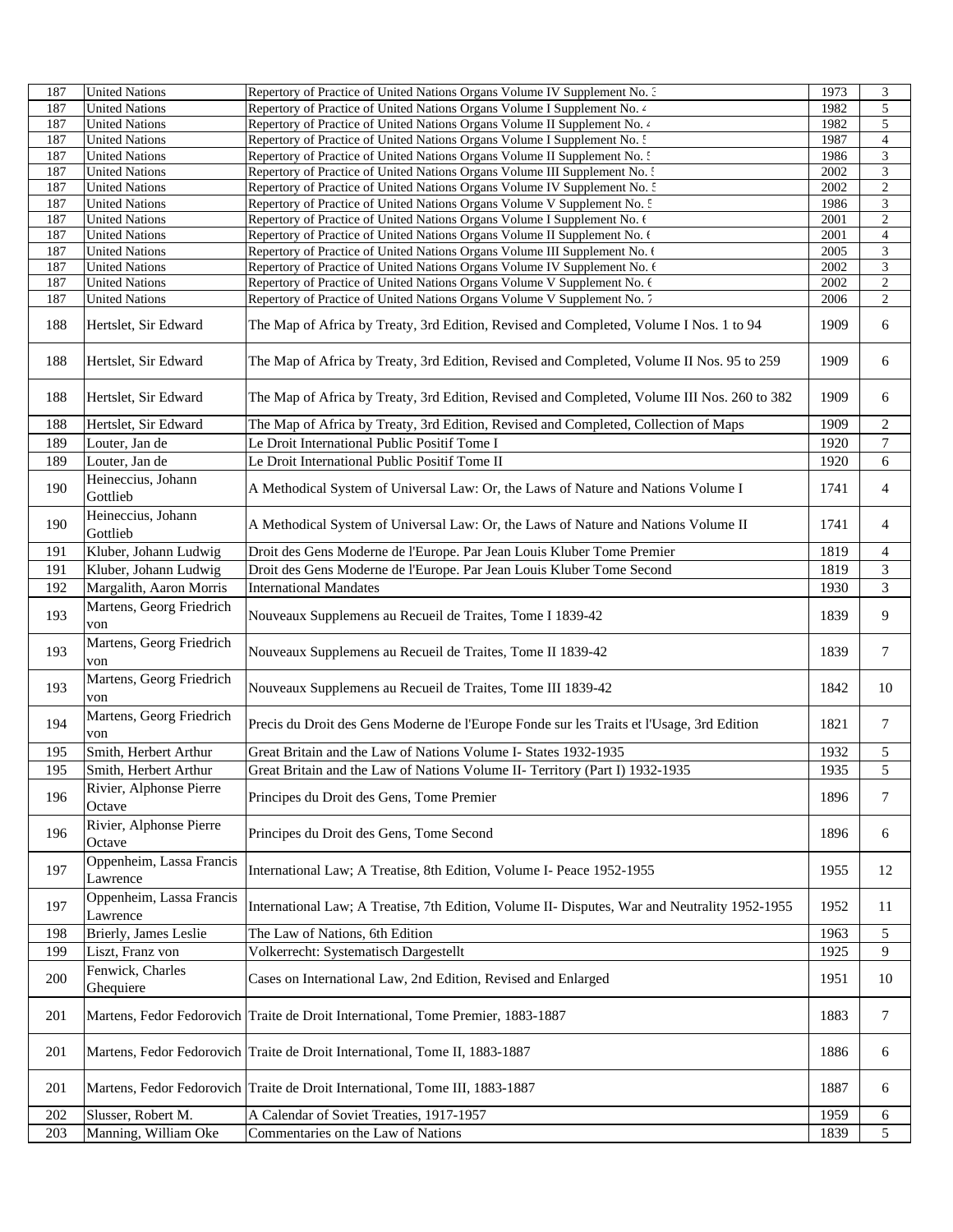| 204 | Wright, Quincy                                            | The Study of International Relations                                                                                               | 1955 | $\tau$           |
|-----|-----------------------------------------------------------|------------------------------------------------------------------------------------------------------------------------------------|------|------------------|
| 205 | Jacobini, H. B.                                           | <b>International Law; A Text</b>                                                                                                   | 1962 | $\overline{4}$   |
| 206 | Holland, Sir Thomas<br>Erskine                            | Lectures on International Law                                                                                                      | 1933 | 7                |
| 207 | Hall, Hessel Duncan                                       | Mandates, Dependencies and Trusteeship                                                                                             | 1948 | 5                |
| 208 | Wheaton, Henry                                            | <b>Elements of International Law</b>                                                                                               | 1936 | 8                |
| 209 | Zouche, Richard                                           | Iuris et Iudicii Fecialis, Sive, Iuris Inter Gentes, et Quaestionum de Eodem Explicatio Volume 1                                   | 1911 | 3                |
| 209 | Zouche, Richard                                           | Iuris et Iudicii Fecialis, Sive, Iuris Inter Gentes, et Quaestionum de Eodem Explicatio Volume 2:<br>Translation                   | 1911 | 3                |
| 210 | Vattel, Emmerich de                                       | Le Droit Des Gens Ou Principes de la Loi Naturelle Volume 1                                                                        | 1916 | $\boldsymbol{7}$ |
| 210 | Vattel, Emmerich de                                       | Le Droit Des Gens Ou Principes de la Loi Naturelle Volume 2                                                                        | 1916 | $\mathfrak s$    |
| 210 | Vattel, Emmerich de                                       | Le Droit Des Gens Ou Principes de la Loi Naturelle Volume 3: Translation                                                           | 1916 | 6                |
| 211 | Wolff, ,Christian                                         | Jus Gentium Methodo Scientifica Pertractatum Volume 1                                                                              | 1934 | 6                |
| 211 | Wolff, ,Christian                                         | Jus Gentium Methodo Scientifica Pertractatum Volume 2: The Translation                                                             | 1934 | $\boldsymbol{7}$ |
| 212 | Mowat, Robert Balmain                                     | The Concert of Europe                                                                                                              | 1930 | 4                |
| 213 | Mattern, Johannes                                         | Concepts of State, Sovereignty and International Law                                                                               | 1928 | 3                |
| 214 | Lauterpacht, Sir Hersch                                   | The Development of International Law by the International Court                                                                    | 1958 | 5                |
| 215 |                                                           | Butler, Sir Geoffrey Gilbert The Development of International Law                                                                  | 1928 | $\tau$           |
| 216 | Pfankuchen, Llewellyn                                     | A Documentary Textbook in International Law, with Questions and Problems                                                           | 1940 | 12               |
| 217 | Ziegler, Benjamin Munn                                    | The International Law of John Marshall                                                                                             | 1939 | 5                |
| 218 | Stowell, Ellery Cory                                      | International Law: A Restatement of Principles in Conformity with Actual Practice                                                  | 1931 | 9                |
| 219 | Svarlien, Oscar                                           | An Introduction to the Law of Nations                                                                                              | 1955 | 6                |
| 220 | Polson, Archer                                            | Principles of the Law of Nations, with Practical Notes and Supplementary Essays on the Law of<br>Blockade and on Contraband of War | 1853 | 2                |
| 221 | Oppenheim, Heinrich<br>Bernhard                           | System des Volkerrechts                                                                                                            | 1866 | 4                |
| 222 | Flournoy, Richard Wilson                                  | A Collection of Nationality Laws of Various Countries as Contained in Constitutions, Statutes and<br>Treaties                      | 1929 | 9                |
| 223 | Wildman, Richard                                          | Institutes of International Law Volume I: International Rights in Time of Peace                                                    | 1850 | $\overline{c}$   |
| 223 | Wildman, Richard                                          | Institutes of International Law Volume II: International Rights in Time of War                                                     | 1850 | 3                |
| 224 | Williams, Sir John Fischer                                | Chapters on Current International Law and the League of Nations                                                                    | 1929 | 6                |
| 225 | Stowell, Ellery Cory                                      | Intervention in International Law                                                                                                  | 1921 | 6                |
| 226 | Lauterpacht, Hersh                                        | The Function of Law in the International Community                                                                                 | 1933 | 6                |
| 227 | Hervey, John Gaines                                       | The Legal Effects of Recognition in International Law as Interpreted by the Courts of the United<br><b>States</b>                  | 1928 | $\overline{c}$   |
| 228 | Hague. Permanent Court of<br>Arbitration                  | The Hague Court Reports. 1st Series                                                                                                | 1916 | 9                |
| 228 | Hague. Permanent Court of<br>Arbitration                  | The Hague Court Reports. 2nd Series                                                                                                | 1932 | $\overline{4}$   |
| 229 | Falk, Richard A.                                          | The Role of Domestic Courts in the International Legal Order                                                                       | 1964 | 3                |
| 230 | Jessup, Philip Caryl                                      | The Use of International Law; Five Lectures Delivered at The University of Michigan February<br>27, 28, March 3, 6, and 7, 1958    | 1959 | 2                |
| 231 | Offutt, Milton                                            | The Protection of Citizens Abroad by the Armed Forces of the United States                                                         | 1928 | 3                |
| 232 | Chen, Ti-Chiang                                           | The International Law of Recognition. 1st Edition                                                                                  | 1951 | 6                |
| 233 | Wright, Quincy                                            | The Role of International Law in the Elimination of War                                                                            | 1961 | 2                |
| 234 | Jennings, Robert Yewdall                                  | The Acquisition of Territory in International Law                                                                                  | 1963 | 2                |
| 235 | Maine, Sir Henry James<br>Sumner                          | <b>International Law</b>                                                                                                           | 1888 | 3                |
| 236 | Kokusaiho, Gakkai                                         | Japan and the United Nations                                                                                                       | 1958 | 3                |
| 237 | Falk, Richard A.                                          | Law, Morality, and War in the Contemporary World                                                                                   | 237  | 2                |
| 238 | Uruguay and the United<br>Nations. New York,<br>Manhattan | Uruguay and the United Nations                                                                                                     | 1958 | 2                |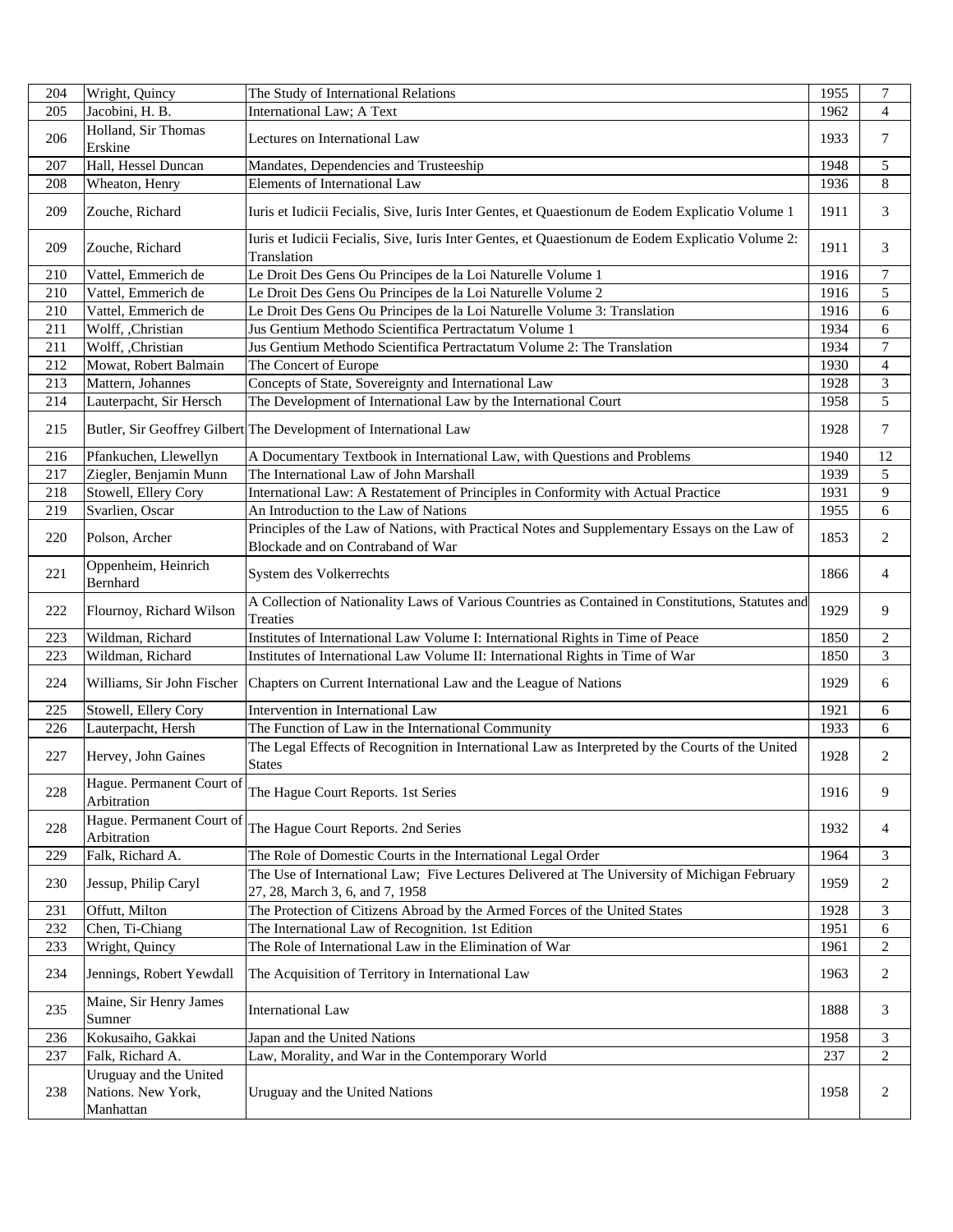| 239 | American Society of<br><b>International Law</b>  | A Survey of the Teaching of International Law in Political Science Departments                                                       | 1963 | 2              |
|-----|--------------------------------------------------|--------------------------------------------------------------------------------------------------------------------------------------|------|----------------|
| 240 |                                                  | Dunn, Frederick Sherwood The Protection of Nationals                                                                                 | 1932 | 3              |
| 241 | Finch, George Augustus                           | The Sources of Modern International Law                                                                                              | 1937 | 2              |
| 242 | Hill, Charles Edward                             | The Danish Sound Dues and the Command of the Baltic; a Study of International Relations                                              | 1926 | $\overline{4}$ |
| 243 | Wright, Quincy                                   | Problems of Stability and Progress in International Relations                                                                        | 1954 | 5              |
| 244 | Allen, James Jay                                 | The European Common Market and the GATT                                                                                              | 1960 | 3              |
| 245 | Goodwin, Geoffrey L.                             | Britain and the United Nations                                                                                                       | 1957 | 6              |
| 246 | Kalogeropoulos-Strates,<br>Spyros                | La Grece et les Nations Unies                                                                                                        | 1957 | 3              |
| 247 | Egyptian Society of<br>International law         | Egypt and the United Nations                                                                                                         | 1957 | 3              |
| 248 | Belin, Jacqueline                                | La Suisse et les Nations Unies                                                                                                       | 1956 | $\mathfrak{2}$ |
| 249 | Utrikespolitiska Institutet,<br>Stockholm        | Sweden and the United Nations                                                                                                        | 1956 | 4              |
| 250 | Sorensen, Max                                    | Denmark and the United Nations                                                                                                       | 1956 | 2              |
|     |                                                  |                                                                                                                                      |      |                |
| 251 | Harper, Norman Denholm                           | Australia and the United Nations                                                                                                     | 1959 | 5              |
| 252 | $---$                                            | International Law in a Changing World                                                                                                | 1963 | $\overline{c}$ |
| 253 |                                                  | Williams, Sir John Fischer Aspects of Modern International Law; An Essay                                                             | 1939 | 2              |
| 254 | Soward, Frederic Huber                           | Canada and the United Nations                                                                                                        | 1956 | $\overline{4}$ |
| 255 | Cowles, Willard Bunce                            | Treaties and Constitutional Law: Property Interferences and Due Process of Law                                                       | 1941 | 4              |
| 256 | Hasan, K. Sarwar                                 | Pakistan and the United Nations                                                                                                      | 1960 | $\overline{4}$ |
| 257 | New York University.<br>School of Law            | Bibliography on the Law and Uses of International Rivers                                                                             | 1960 | 2              |
| 258 | Schwerin, Kurt                                   | Classification for International Law and Relations. 2nd Edition, Revised and Enlarged                                                | 1958 | $\overline{c}$ |
| 259 | Masters, Ruth Dorothee                           | International Law in National Courts; A Study of the Enforcement of International Law in<br>German, Swiss, French and Belgian Courts | 1932 | 3              |
| 260 | Simsarian, James                                 | A Study of the Law Governing the Diversion of International Waters                                                                   | 1939 | $\mathfrak{2}$ |
| 261 | Deener, David R.                                 | <b>Canada-United States Treaty Relations</b>                                                                                         | 1963 | 3              |
| 262 | Hayden, Sherman Strong                           | The International Protection of Wild Life                                                                                            | 1942 | 3              |
| 263 | U.S. Dept. of the Interior                       | Documents on the Use and Control of the Waters of Interstate and International Streams                                               | 1956 | 9              |
| 264 | Ankara, Universite. Die<br>Munasebtler Enstitusu | Turkey and the United Nations                                                                                                        | 1961 | 3              |
| 265 | Kunz, Josef Laurenz                              | <b>Mexican Expropriations</b>                                                                                                        | 1940 | 1              |
| 266 | Kelsen, Hans                                     | Society and Nature; A Sociological Inquiry                                                                                           | 1943 | $\sqrt{5}$     |
| 267 | Corbett, Percy Ellwood                           | Law in Diplomacy                                                                                                                     | 1959 | $\overline{4}$ |
| 268 | Freeman, Alwyn Vernon                            | The International Responsibility of States for Denial of Justice                                                                     | 1938 | 9              |
| 269 | Huber, Max                                       | Die Staatensuccession                                                                                                                | 1898 | 4              |
| 270 | Feilchenfeld, Ernst<br>Hermann                   | Public Debts and State Succession                                                                                                    | 1931 | 10             |
| 271 | Shepard, Paul                                    | Sovereignty and State-Owned Commercial Entities                                                                                      | 1951 | $\overline{c}$ |
| 272 | Wright, Quincy                                   | Contemporary International Law: A Balance Sheet                                                                                      | 1955 | $\mathbf{1}$   |
| 273 | Triepel, Heinrich                                | Droit International et Droit Interne                                                                                                 | 1920 | 5              |
| 274 |                                                  | Essays on International Jurisdiction                                                                                                 | 1961 | $\mathbf{2}$   |
| 275 | American Society of<br>International Law         | International Law and the Middle East Crisis: A Symposium                                                                            | 1957 | 2              |
| 276 | Corbett, Percy Ellwood                           | The Study of International Law                                                                                                       | 1955 | 1              |
| 277 | Cole, Taylor                                     | The Recognition Policy of the United States since 1901                                                                               | 1928 | 2              |
| 278 | MacIver, Robert Morrison                         | The Nations and the United Nations                                                                                                   | 1959 | 3              |
| 279 | Nielsen, Frederick Kenelm                        | International Law Applied to Reclamations, Mainly in Cases between the United States and<br>Mexico                                   | 1933 | 8              |
| 280 | West, Ranyard                                    | Conscience and Society                                                                                                               | 1945 | 3              |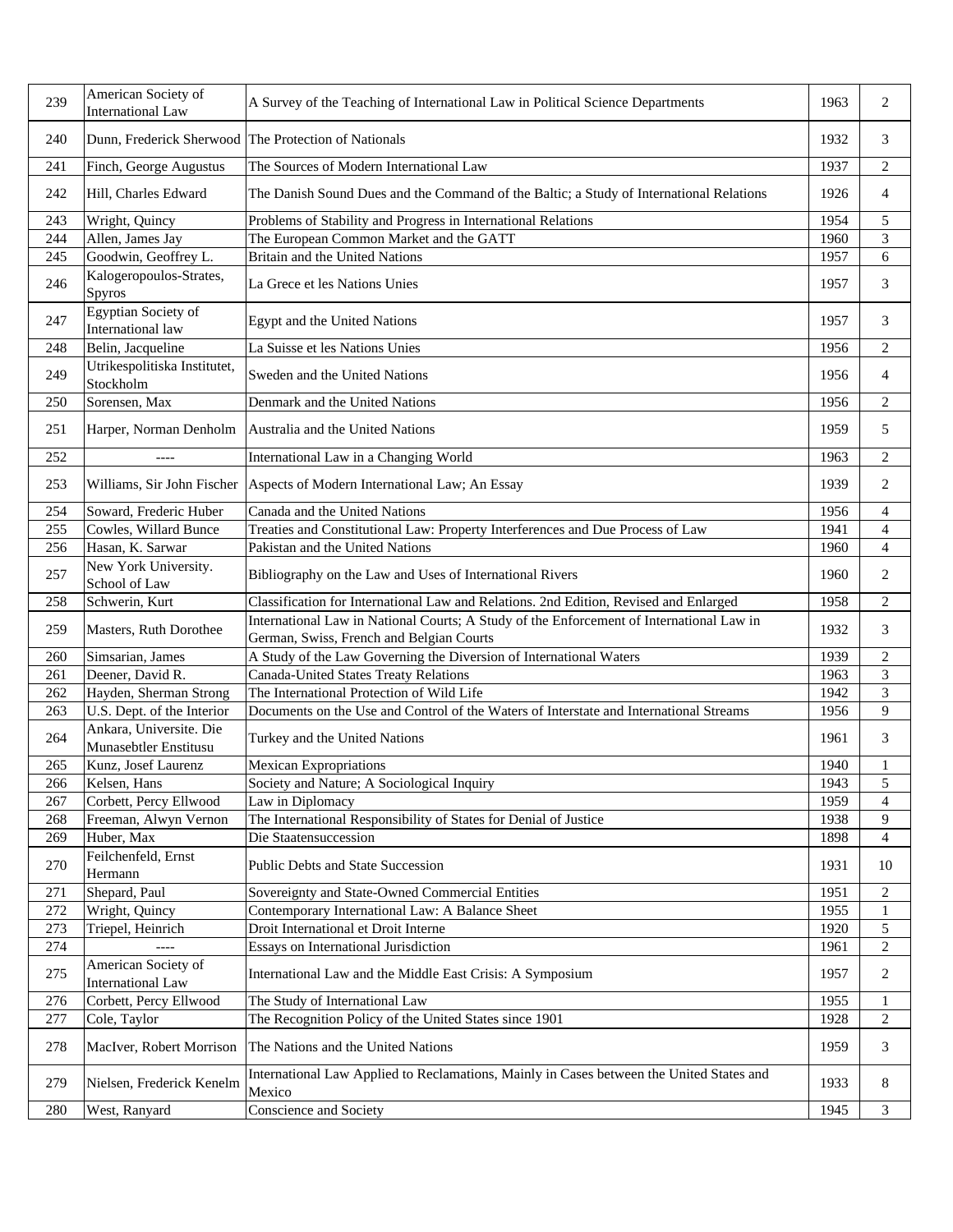| 281 | Azcarate Y Florez, Pablo<br>De                                                                                                  | League of Nations and National Minorities, An Experiment                                                                                                                                                            | 1945 | 3                        |
|-----|---------------------------------------------------------------------------------------------------------------------------------|---------------------------------------------------------------------------------------------------------------------------------------------------------------------------------------------------------------------|------|--------------------------|
| 282 | Jerusalem. Hebrew<br>University                                                                                                 | Israel and the United Nations; Report of a Study Group Set up by the Hebrew University of<br>Jerusalem                                                                                                              | 1956 | 4                        |
| 283 | Castaneda, Jorge                                                                                                                | Mexico and the United Nations                                                                                                                                                                                       | 1958 | 3                        |
| 284 | Vali, Ferenc Albert                                                                                                             | Servitudes of International Law; A Study of Rights in Foreign Territory. 2nd Edition                                                                                                                                | 1958 | $\overline{4}$           |
| 285 | Jenks, Clarence Wilfred                                                                                                         | The Common Law of Mankind                                                                                                                                                                                           | 1958 | 6                        |
| 286 | Chacko, Chirakaikaran<br>Joseph                                                                                                 | The International Joint Commission between the United States of America and the Dominion of<br>Canada                                                                                                               | 1932 | 5                        |
| 287 | U.S. Congress. House.<br>Committee on Interior and<br>Insular Affairs.<br>Subcommittee on<br>Territorial and Insular<br>Affairs | Antarctica Report, 1965                                                                                                                                                                                             | 1965 | $\overline{2}$           |
| 288 | Bock, Edwin A.                                                                                                                  | Representation of Non-governmental Organizations at the United Nations                                                                                                                                              | 1955 | 1                        |
| 289 | McKenna, Joseph Charles                                                                                                         | Diplomatic Protest in Foreign Policy; Analysis and Case Studies                                                                                                                                                     | 1962 | 3                        |
| 290 |                                                                                                                                 | Dunn, Frederick Sherwood The Diplomatic Protection of Americans in Mexico                                                                                                                                           | 1933 | 5                        |
| 291 | Brussels. Institut Royal<br>Des Relations<br>Internationales                                                                    | La Belgique et les Nations Unies                                                                                                                                                                                    | 1958 | 5                        |
| 292 | Thomas, Daniel H.                                                                                                               | Guide to the Diplomatic Archives of Western Europe                                                                                                                                                                  | 1959 | 5                        |
| 293 | Societa Italiana Per<br>L'Organizzazione<br>Internazionale                                                                      | Italy and the United Nations                                                                                                                                                                                        | 1959 | 3                        |
| 294 | Wharton, Francis                                                                                                                | A Digest of the International Law of the United States, Taken from Documents Issued by<br>Presidents and Secretaries of State, and from Decisions of Federal Courts and Opinions of<br>Attorneys-General Volume I   | 1886 | 9                        |
| 294 | Wharton, Francis                                                                                                                | A Digest of the International Law of the United States, Taken from Documents Issued by<br>Presidents and Secretaries of State, and from Decisions of Federal Courts and Opinions of<br>Attorneys-General Volume II  | 1886 | 9                        |
| 294 | Wharton, Francis                                                                                                                | A Digest of the International Law of the United States, Taken from Documents Issued by<br>Presidents and Secretaries of State, and from Decisions of Federal Courts and Opinions of<br>Attorneys-General Volume III | 1886 | 9                        |
| 295 | Lycklama A Nijeholt,<br>Johanna Francina                                                                                        | Air Sovereignty                                                                                                                                                                                                     | 1910 | 1                        |
| 296 | Heilborn, Paul                                                                                                                  | Das Volkerrechtliche Protektorat                                                                                                                                                                                    | 1891 | 3                        |
| 297 | Politis, Nicolas Socrate                                                                                                        | Condominium Franco-Anglais des Nouvelles-Hebrides                                                                                                                                                                   | 1908 | $\mathfrak{2}$           |
| 298 | Whittuck, Edward Arthur                                                                                                         | <b>International Canals</b>                                                                                                                                                                                         | 1920 | 2                        |
| 299 | Salomon, Charles                                                                                                                | L'Occupation des Territoires sans Maitre: Etude de Droit International                                                                                                                                              | 1889 | 5                        |
| 300 | Carlomagno, Juan C.                                                                                                             | El Derecho Fluvial Internacional                                                                                                                                                                                    | 1913 | 3                        |
| 301 | Moulin, Henri Alexis                                                                                                            | La Doctrine de Drago                                                                                                                                                                                                | 1908 | $\overline{\mathcal{A}}$ |
| 302 | Alvarez, Alejandro                                                                                                              | Le Droit International de L'Avenir                                                                                                                                                                                  | 1916 | $\overline{c}$           |
| 303 | Engelhardt, Edouard<br>Philippe                                                                                                 | Les Protectorats Anciens et Modernes; Etude Historique et Juridique                                                                                                                                                 | 1896 | 3                        |
| 304 | Schoenborn, Walther                                                                                                             | Staatensukzessionen                                                                                                                                                                                                 | 1913 | $\overline{c}$           |
| 305 | Lycklama A Nijeholt,<br>Johanna Francina                                                                                        | De Luchtvaart in het Volkenrecht                                                                                                                                                                                    | 1910 | 2                        |
| 306 | Twiss, Travers                                                                                                                  | The Oregon Question Examined in Respect to Facts and the Law of Nations                                                                                                                                             | 1846 | 5                        |
| 307 | Rougier, Antoine                                                                                                                | La Theorie de L'Intervention D'Humanite                                                                                                                                                                             | 1910 | $\mathbf{1}$             |
| 308 | Triepel, Heinrich                                                                                                               | Volkerrecht und Landesrecht                                                                                                                                                                                         | 1899 | 5                        |
| 309 | Indian Council of World<br>Affairs                                                                                              | India and the United Nations                                                                                                                                                                                        | 1957 | 3                        |
| 310 | Mecham, John Lloyd                                                                                                              | The United States and Inter-American Security, 1889-1960                                                                                                                                                            | 1961 | 6                        |
| 311 | Schuschnigg, Kurt                                                                                                               | International Law: An Introduction to the Law of Peace                                                                                                                                                              | 1959 | 6                        |
|     |                                                                                                                                 |                                                                                                                                                                                                                     |      |                          |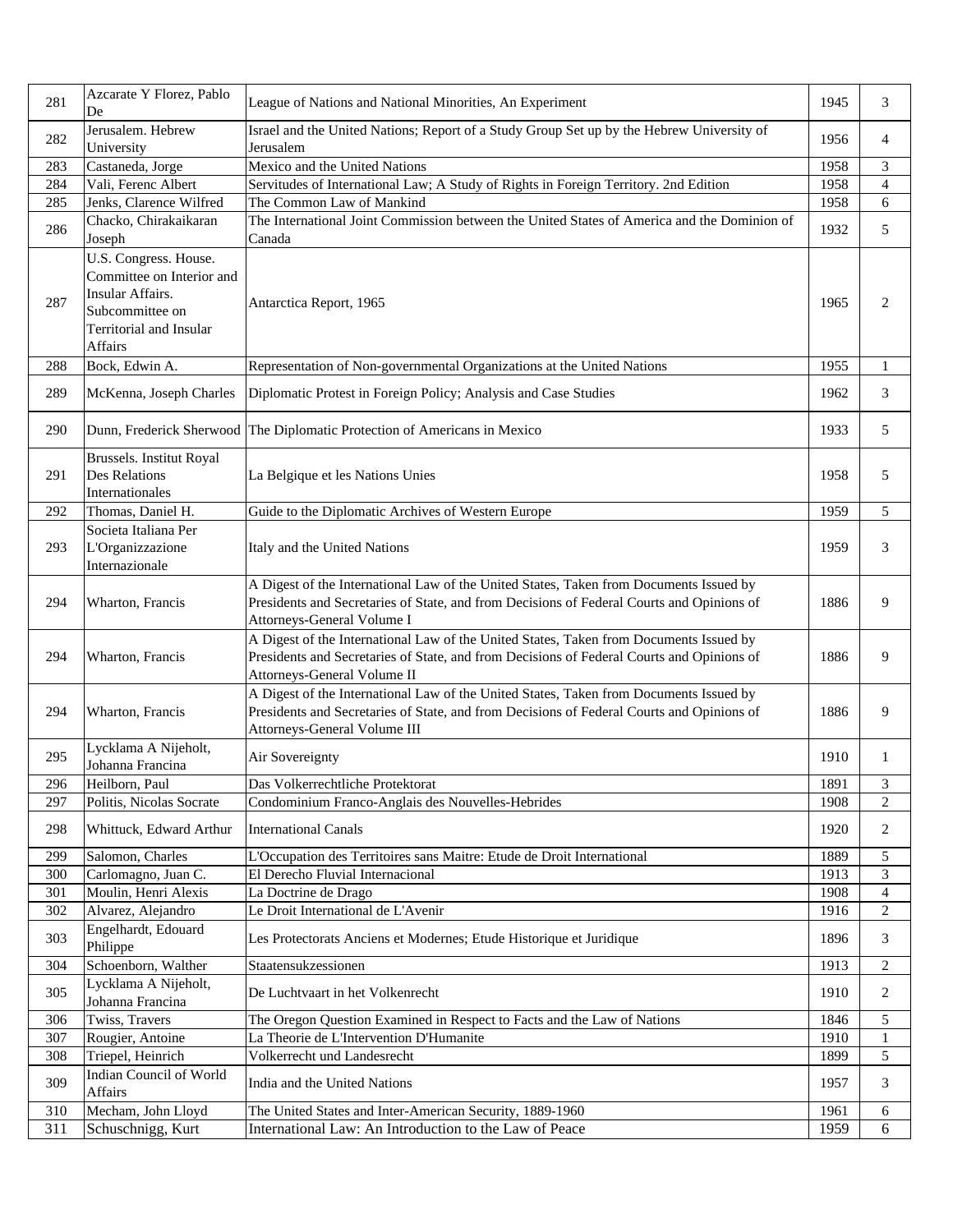| 312 | NYS, Ernest                                           | Origines du Droit International                                                             | 1894 | 5                |
|-----|-------------------------------------------------------|---------------------------------------------------------------------------------------------|------|------------------|
| 313 | Zorn, Albert                                          | Grundzuge des Volkerrechts                                                                  | 1903 | 4                |
| 314 | Fauchille, Paul                                       | Traite de Droit International Public. Tome I Premeire Partie. 8th Edition. 1921-1926        | 1922 | 12               |
| 314 | Fauchille, Paul                                       | Traite de Droit International Public. Tome I Deuxieme Partie. 8th Edition. 1921-1926        | 1925 | 13               |
| 314 | Fauchille, Paul                                       | Traite de Droit International Public. Tome I Troisieme Partie. 8th Edition. 1921-1926       | 1926 | 8                |
| 314 | Fauchille, Paul                                       | Traite de Droit International Public. Tome II. 8th Edition. 1921-1926                       | 1921 | 12               |
| 315 | Strupp, Karl                                          | Worterbuch des Volkerrechts und der Diplomatie. Volume 1. 1924-1929                         | 1924 | 10               |
| 315 | Strupp, Karl                                          | Worterbuch des Volkerrechts und der Diplomatie. Volume 2. 1924-1929                         | 1925 | 9                |
| 315 | Strupp, Karl                                          | Worterbuch des Volkerrechts und der Diplomatie. Volume 3. 1924-1929                         | 1929 | 14               |
| 316 | Mamiani Della Rovere,<br>Terenzio, Conte              | Rights of Nations, Or, the New Law of European States, Applied to the Affairs of Italy      | 1860 | 5                |
| 317 | Carnazza Amari,<br>Giuseppe                           | Traite de Droit International Public en Temps de Paix. Tome Premier. 1880-1882              | 1880 | 7                |
| 317 | Carnazza Amari,<br>Giuseppe                           | Traite de Droit International Public en Temps de Paix. Tome Second. 1880-1882               | 1882 | 7                |
| 318 | Piedelievre, Robert                                   | Precis de Droit International Public ou Droit des Gens. Volume I. 1894-1895                 | 1894 | $\boldsymbol{7}$ |
| 318 | Piedelievre, Robert                                   | Precis de Droit International Public ou Droit des Gens. Volume II. 1894-1895                | 1895 | $\overline{7}$   |
| 319 | Hague. Palace of Peace.<br>Library                    | Catalogue                                                                                   | 1916 | 9                |
| 319 | Hague. Palace of Peace.<br>Library                    | Catalogue (1916) Premier Supplement                                                         | 1922 | 6                |
| 320 | Mackintosh, Sir James                                 | A Discourse on the Study of the Law of Nature and Nations. 2nd Edition                      | 1799 | $\mathbf{1}$     |
| 321 |                                                       | Heffter, August Wilhelm   Das Europaische Volkerrecht der Gegenwart                         | 1844 | 5                |
| 322 | Gerard de Rayneval,<br>Joseph Mathias                 | Institutions du Droit de la Nature et des Gens. 2nd Edition                                 | 1803 | 7                |
| 323 |                                                       | Heffter, August Wilhelm Europaische Volkerrecht der Gegenwart auf den Bisherigen Grundlagen | 1888 | 6                |
| 324 | Alcorta, Amancio                                      | Cours de Droit International Public. Tome Premier. Edition Francaise                        | 1887 | 6                |
| 325 | Bonfils, Henry Joseph<br>Francois Xavier              | Manuel de Droit International Public (Droit des Gens). Deuxieme Edition                     | 1898 | 9                |
| 326 | Bry, Georges Ernest                                   | Precis Elementaire de Droit International Public. Cinquieme Ed. Completement Revue          | 1906 | 8                |
| 327 | Chauveau, M. Emile                                    | Droit des Gens, ou, Droit International Public                                              | 1891 | $\overline{2}$   |
| 328 | Chreitien, Alfred Marie<br>Victor                     | Principes de Droit International Public                                                     | 1893 | 6                |
| 329 | Despagnet, Frantz<br><b>Clement Rene</b>              | Cours de Droit International Public. Quatrieme Edition                                      | 1910 | 15               |
| 330 | Foignet, Rene                                         | Manuel Elementaire de Droit International Public. 9th Edition                               | 1915 | 6                |
| 331 | Funck-Brentano,<br>Theophile                          | Precis du Droit des Gens. Troisieme Edition                                                 | 1900 | 6                |
| 332 | Gareis, Karl von                                      | Institutionen des Volkerrechts                                                              | 1901 | 4                |
| 333 | Holtzendorff, Franz de                                | Introduction au Droit des Gens. Edition Francaise.                                          | 1889 | 6                |
| 334 | Kohler, Josef                                         | Grundlagen des Volkerrechts. Vergangenheit, Gegenwart, Zukunft                              | 1918 | 3                |
| 335 | Merignhac, Alexandre<br><b>Giraud Jacques Antoine</b> | Traite de Droit Public International. Premiere Partie. 1905-1912                            | 1905 | 7                |
| 335 | Merignhac, Alexandre<br><b>Giraud Jacques Antoine</b> | Traite de Droit Public International. Deuxieme Partie. 1905-1912                            | 1907 | 9                |
| 335 | Merignhac, Alexandre<br><b>Giraud Jacques Antoine</b> | Traite de Droit Public International. Troisieme Partie. 1905-1912                           | 1912 | $\tau$           |